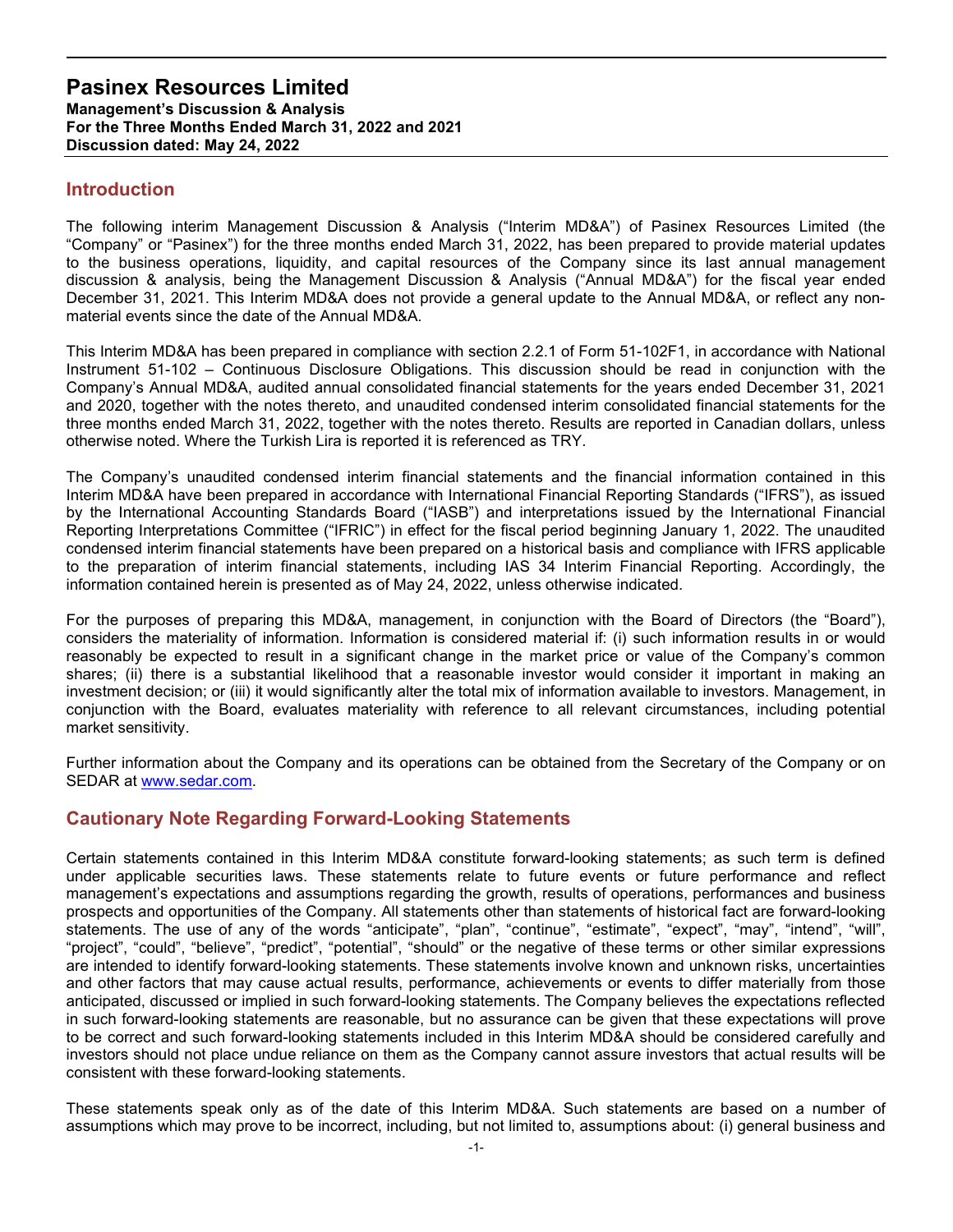economic conditions; (ii) timing and amount of estimated future production (iii) the supply and demand for, deliveries of, and the level and volatility of prices of zinc and other precious metals; (iv) the timing of the receipt of any outstanding regulatory and governmental approvals for the Company's projects; (v) the ability to meet social and environmental standards and expectations; (vi) the availability of financing for the Company's development of its properties on reasonable terms; (vii) the ability to procure equipment and operating supplies in sufficient quantities and on a timely basis; (viii) the ability to attract and retain skilled staff; (ix) exploration and development timetables; and (x) capital expenditure and operating cost estimates.

Since March 2020, the outbreak of the novel strain of coronavirus, specifically identified as "COVID-19", has resulted in governments worldwide enacting emergency measures to combat the spread of the virus. These measures, which include the implementation of travel bans, self-imposed quarantine periods and social distancing, have caused material disruption to businesses globally resulting in an economic slowdown. Global equity markets have experienced significant volatility and weakness. Governments and central banks have reacted with significant monetary and fiscal interventions designed to stabilize economic conditions. The duration and impact of the COVID-19 pandemic is unknown at this time, as is the efficacy of the government and central bank interventions. It is not possible to reliably estimate the length and severity of these developments and the impact on the financial results and condition of the Company and its operating subsidiaries in future period.

While operations were not materially impacted by COVID-19 in the first quarter of 2022, uncertainty remains surrounding COVID-19 and the extent and duration of the impacts that it may have on the Company's ability to operate on prices for zinc, on logistics and supply chains, on the Company's employees and on global financial markets. In Turkey, all employees have been vaccinated against COVID-19 by Horzum AS medical staff with approved vaccines and have been able to continue running two shifts throughout the quarter, notwithstanding the restrictions and negative impacts caused by COVID-19.

Similar to COVID-19, the Company has not been materially impacted by the ongoing conflict in the Ukraine, but uncertainty remains surrounding the conflict and the extent and duration of the impacts that it may have on the Company's ability to operate, on prices for zinc, on logistics and supply chains, on the Company's employees and on global financial markets.

The Pinargozu zinc mine was placed into production without a feasibility study of mineral reserves demonstrating economic and technical viability, and as such, any forward-looking statements related to the performance of the Pinargozu mine may differ materially from actual results. The decision to operate a mine without a technical report or feasibility study creates increased uncertainty. Economic or technical results of the Pinargozu zinc mine may differ materially from forward-looking statements due to reduced zinc grade, variation in estimated mineral resources, increased difficulty in mining and other risks associated with the reliability of internal analytical results, geological interpretation and statistical inferences drawn from drilling and sampling.

These forward-looking statements involve risks and uncertainties relating to, among other things, exploration and development risks, changes in commodity prices, particularly the zinc price, expectations regarding currency fluctuations, possible variation in mineral resources or grade, counter party risk associated with sales of zinc material, access to skilled mining personnel, results of exploration and development activities, uninsured risks, regulatory changes, defects in title, availability of materials and equipment, timeliness of government approvals, changes to government regulation and unanticipated environmental impacts on operations. Actual results may differ materially from those expressed or implied by such forward-looking statements. Factors that could cause actual results to differ materially include, but are not limited to, the risk factors contained in this Interim MD&A. Investors should not place undue reliance on forward-looking statements as the plans, intentions or expectations upon which they are based might not occur. The Company cautions that the foregoing list of important factors is not exhaustive. The forwardlooking statements contained in this Interim MD&A are expressly qualified by this cautionary statement. The Company does not undertake any obligation to publicly update or revise any forward-looking statements except as expressly required by applicable securities law.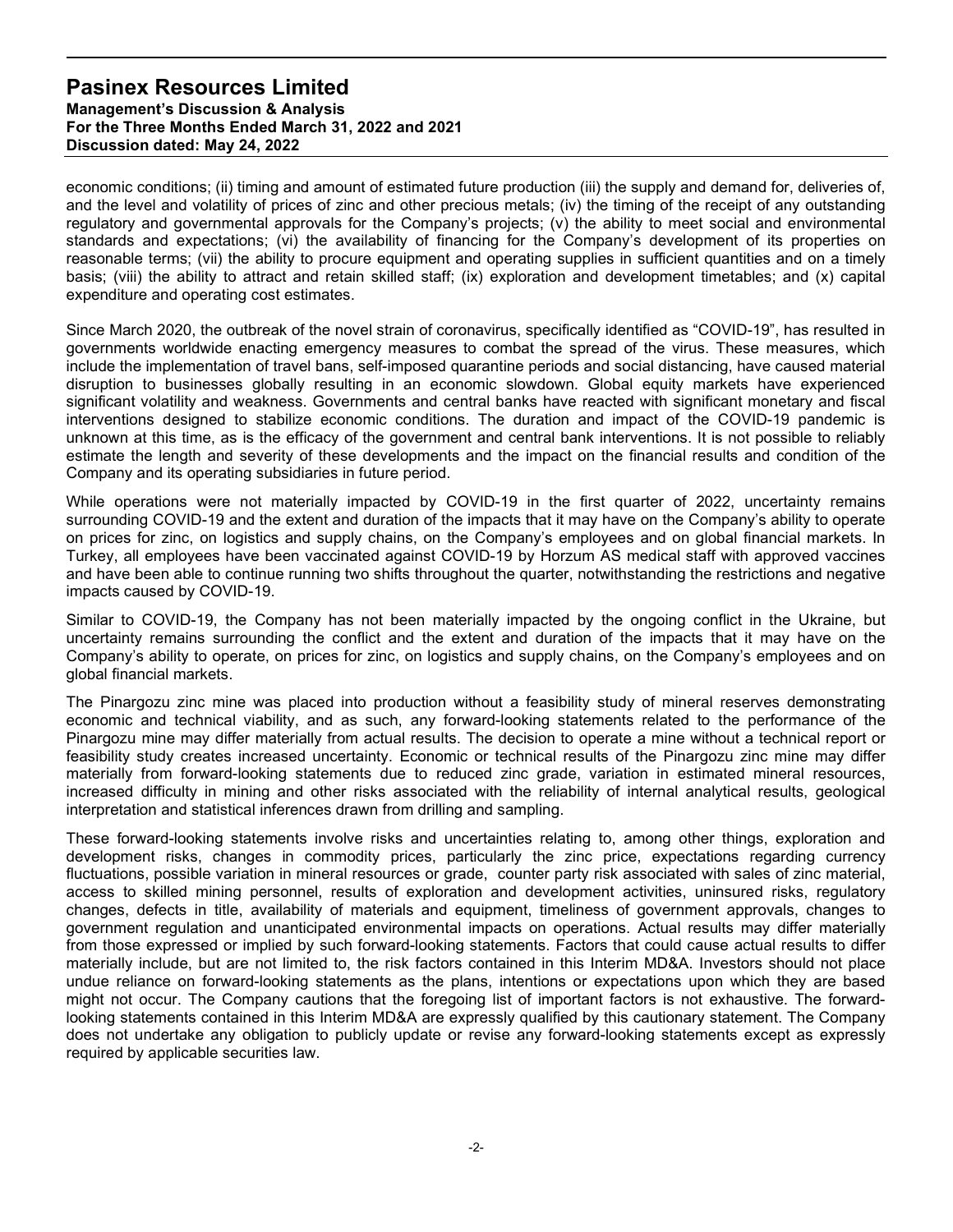Management's Discussion & Analysis For the Three Months Ended March 31, 2022 and 2021 Discussion dated: May 24, 2022

## Description of Business

Pasinex Resources Limited ("Pasinex" or the "Company") is a publicly listed company incorporated in British Columbia. The Company's shares are listed on the Canadian Securities Exchange ("CSE") under the symbol "PSE" and on the Frankfurt Stock Exchange ("FSE") under the symbol "PNX". The head office, principal address and registered and records office of the Company are located at 82 Richmond Street East, Toronto, Ontario, Canada, M5C 1P1.

Pasinex owns 50% of Horzum Maden Arama ve Isletme Anonim Sirketi ("Horzum AS") which holds the producing Pinargozu high grade zinc mine, through its 100% owned subsidiary Pasinex Arama ve Madencilik Anonim Sirketi ("Pasinex Arama"). The other 50% owner is Akmetal Madencilik Sanayi ve Ticaret A.S. ("Akmetal"), a private Turkish company. Horzum AS sells directly to zinc smelters and refiners or through commodity brokers. The Company also holds an option to acquire 80% of the Gunman high grade zinc exploration project in Nevada ("Gunman Project" – formerly the "Spur Zinc Project") through its wholly owned subsidiary Pasinex Resources Nevada Limited ("Pasinex Nevada"). ated in British Columbia.<br>
mbol "PSE" and on the<br>
ess and registered and<br>
da, M5C 1P1.<br>
ich holds the producing<br>
iadencilik Anonim Sirketi<br>
netal"), a private Turkish<br>
ers. The Company also<br>
da ("Gunman Project" –<br>
evada L

## Selected Quarterly Information

| Pasinex owns 50% of Horzum Maden Arama ve Isletme Anonim Sirketi ("Horzum AS") which holds the producing<br>Pinargozu high grade zinc mine, through its 100% owned subsidiary Pasinex Arama ve Madencilik Anonim Sirketi                                                                                                                                                                                                                                                                |                              |                           |
|-----------------------------------------------------------------------------------------------------------------------------------------------------------------------------------------------------------------------------------------------------------------------------------------------------------------------------------------------------------------------------------------------------------------------------------------------------------------------------------------|------------------------------|---------------------------|
| ("Pasinex Arama"). The other 50% owner is Akmetal Madencilik Sanayi ve Ticaret A.S. ("Akmetal"), a private Turkish<br>company. Horzum AS sells directly to zinc smelters and refiners or through commodity brokers. The Company also<br>holds an option to acquire 80% of the Gunman high grade zinc exploration project in Nevada ("Gunman Project" –<br>formerly the "Spur Zinc Project") through its wholly owned subsidiary Pasinex Resources Nevada Limited ("Pasinex<br>Nevada"). |                              |                           |
| <b>Selected Quarterly Information</b>                                                                                                                                                                                                                                                                                                                                                                                                                                                   |                              |                           |
|                                                                                                                                                                                                                                                                                                                                                                                                                                                                                         | Three Months Ended March 31, |                           |
|                                                                                                                                                                                                                                                                                                                                                                                                                                                                                         | 2022                         | 2021                      |
| Financial:                                                                                                                                                                                                                                                                                                                                                                                                                                                                              |                              |                           |
| Equity gain from Horzum AS                                                                                                                                                                                                                                                                                                                                                                                                                                                              |                              | 32,232                    |
| Cash dividends received from investment in Horzum AS                                                                                                                                                                                                                                                                                                                                                                                                                                    | 1,167,464 \$                 | 32,232                    |
| Dividend income from Horzum AS                                                                                                                                                                                                                                                                                                                                                                                                                                                          | 4,072,320 \$                 |                           |
| Consolidated net income (loss)                                                                                                                                                                                                                                                                                                                                                                                                                                                          | $3,634,344$ \$               | (209, 646)                |
| Basic and diluted net income per share                                                                                                                                                                                                                                                                                                                                                                                                                                                  | $0.03$ \$                    | 0.00                      |
| Net cash provided by (used in) operating activities<br>Weighted average shares outstanding                                                                                                                                                                                                                                                                                                                                                                                              | 769,821 \$<br>144,554,371    | (234, 543)<br>144,554,371 |
|                                                                                                                                                                                                                                                                                                                                                                                                                                                                                         |                              |                           |
| As at:                                                                                                                                                                                                                                                                                                                                                                                                                                                                                  | March 31,                    | December 31,              |
|                                                                                                                                                                                                                                                                                                                                                                                                                                                                                         | 2022                         | 2021                      |
| Total assets                                                                                                                                                                                                                                                                                                                                                                                                                                                                            | $6,219,325$ \$               | 2,871,768                 |
| <b>Total liabilities</b>                                                                                                                                                                                                                                                                                                                                                                                                                                                                | 3,999,738 \$                 | 3,993,880                 |
| Shareholders' equity (deficiency)                                                                                                                                                                                                                                                                                                                                                                                                                                                       | 2,219,587 \$                 | (1, 122, 112)             |
|                                                                                                                                                                                                                                                                                                                                                                                                                                                                                         | Three Months Ended March 31, |                           |
|                                                                                                                                                                                                                                                                                                                                                                                                                                                                                         | 2022                         | 2021                      |
| Horzum AS operational data (100% basis):                                                                                                                                                                                                                                                                                                                                                                                                                                                |                              |                           |
| Zinc product mined (wet) tonnes                                                                                                                                                                                                                                                                                                                                                                                                                                                         | 4,540                        | 2,580                     |
| Zinc product sold (wet) tonnes                                                                                                                                                                                                                                                                                                                                                                                                                                                          | 2,964                        | 2,372                     |
| Zinc oxide product average grade sold                                                                                                                                                                                                                                                                                                                                                                                                                                                   | 37.3%                        | 31.0%                     |
| Zinc sulphide product average grade sold                                                                                                                                                                                                                                                                                                                                                                                                                                                | 52.6%                        | <b>NA</b>                 |
| Gross margin <sup>(1)</sup>                                                                                                                                                                                                                                                                                                                                                                                                                                                             | 72%                          | 18%                       |
| CAD cost per tonne mined (1)                                                                                                                                                                                                                                                                                                                                                                                                                                                            | $319$ \$                     | 429                       |
| USD cash cost per pound of zinc mined (1)                                                                                                                                                                                                                                                                                                                                                                                                                                               | $0.26$ \$                    | 0.53                      |

(1) see non-GAAP measures

The Company has a 50% joint venture interest in Horzum AS, which is equity accounted. This means in the Pasinex consolidated financial statements:

Horzum AS net income is shown on one line in the income statement – Equity gain from Horzum AS.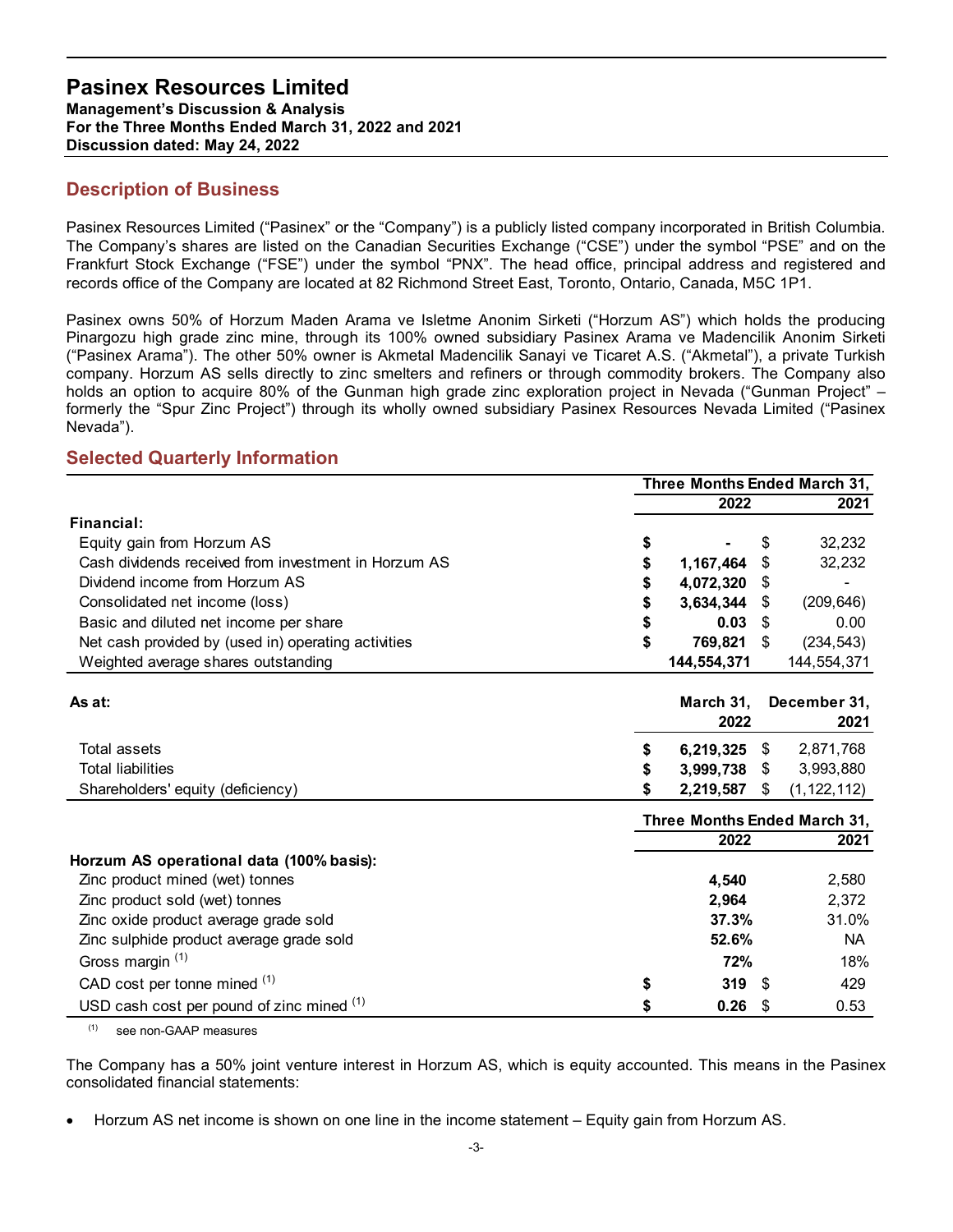# **Highlights**

- Pasinex recorded a net income of approximately \$3.63 million in the three months ended March 31, 2022, compared with a net loss of approximately \$0.21 million for the same period in 2021. Pasinex Arama recorded dividend income of approximately \$4.1 million in the first quarter of 2022. There was no similar amount in 2021.
- The operating income in Horzum AS increased to \$3.3 million for the first quarter of 2022 versus operating income of \$0.2 million in 2021. This increase was due to higher revenue generated from higher sales prices. The increased sales prices were the result of higher worldwide zinc prices in the first quarter of 2022 along with selling a greater proportion of high-grade zinc sulphide product in 2022 compared with 2021. The higher sales prices also resulted in the gross margin (see non-GAAP measures) for the three months ended March 31, 2022, increasing to 72% from 18% in the same period in 2021.
- Horzum AS declared a dividend to be paid to its shareholders of which Pasinex Arama was entitled to TRY 44.8 million. Pasinex Arama has received TRY 21 million of this amount as of the date of this Interim MD&A, bringing the total amount received by Pasinex Arama from Horzum AS in 2022 to TRY 30.7 million.
- Horzum AS sold approximately 2,500 tonnes of zinc sulphide product in the first quarter of 2022 at an average grade of 53% zinc and an average sale price of approximately US\$1,318 per tonne.
- Horzum AS mined 4,540 tonnes of zinc product in the first three months of 2022, at the Pinargozu mine, including 3,842 tonnes of high-grade zinc sulphide product.
- The CAD cost per tonne mined (see non-GAAP measures) was \$319 and the USD cash cost per pound of zinc product mined (see non-GAAP measures) was US\$0.26 for the three months ended March 31, 2022.
- During the first quarter of 2022, Horzum AS completed a total of 2,494 metres of underground and surface diamond core drilling, in 22 holes, in the Fourth Adit and at the 616-metre level. It also completed 404 metres of exploration and development adit development.
- Horzum AS had another zero-fatality quarter at the Pinargozu Mine. There were 49,048 fatality free hours worked and no serious injuries were reported.
- The Company reached its US\$200,000 of qualified exploration expenditures spending requirement at the Gunman Project during the quarter.
- The Company completed a review of its exploration data on its Gunman Project during the first quarter. Subsequent to the quarter end, the Company completed a helicopter magnetics survey and a soil sampling program and is now awaiting results from these programs. The Company is also in the process of completing a ground gravity program.
- The Company issued 1,500,000 stock options during the first quarter of 2022.

#### Going Concern

The application of the going concern concept assumes that the Company will continue in operation for at least the next twelve months and will be able to realize its assets and discharge its liabilities in the normal course of operations. At March 31, 2022, the Company has a net equity deficit of \$8,414,838 (December 31, 2021 – \$12,049,182) and has a working capital position of \$406,071 (December 31, 2021 – working capital deficiency position of \$2,956,668). The Company had net income of \$3,634,344 for the three months ended March 31, 2022 (three months ended March 31, 2021 – net loss of \$209,646) and positive cash flows from operations of \$769,821 for the three months ended March 31, 2022 (three months ended March 31, 2021 – negative cash flows from operations of \$234,543).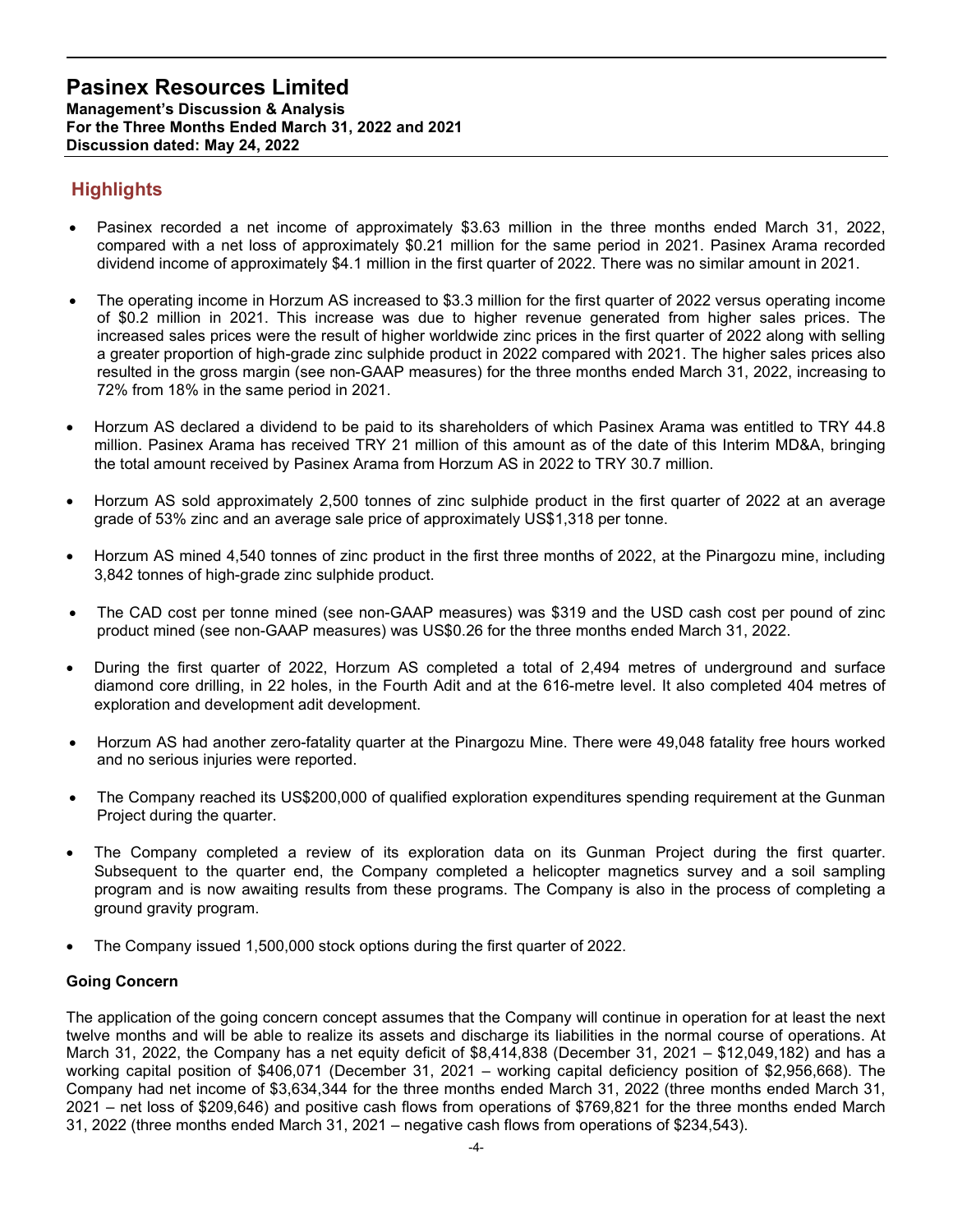Pasinex Arama received approximately TRY 13.7 million (approximately \$1.17 million using the exchange rates on the dates of the various transfers from Horzum AS) in dividend payments from Horzum AS for the three months ended March 31, 2022, compared with TRY 200,000 (approximately \$32,232 using the exchange rate on the date of the transfer from Horzum AS) for the same period in 2021. Pasinex Arama also received TRY 17 million (approximately \$1.4 million using the exchange rates on the dates of the various transfers from Horzum AS), subsequent to March 31, 2022.

Approximately TRY 28.25 million (approximately \$2.56 million using the exchange rates on the dates of the transfers from Pasinex Arama) of the TRY 30.7 million received by Pasinex Arama in 2022, have been transferred to Pasinex Canada. Both Pasinex Canada and Pasinex Arama now have sufficient cash on hand to fund their ongoing activities for the next 12 months, but the Company does not have enough cash on hand to repay all of its outstanding obligations.

During the quarter ended March 31, 2022, Horzum AS declared a dividend to its shareholders of which Pasinex Arama is entitled to TRY 44.8 million, which was the primary reason for the net income recorded in the period. Pasinex Arama has received TRY 21 million of this amount as of the date of this Interim MD&A, leaving TRY 23.8 million to be collected. There can be no assurance that additional dividends will be declared during the remainder of the year, which would give rise to additional dividend income.

As at March 31, 2022, Horzum AS has a receivable owing from Akmetal of approximately \$40.7 million. Management continues to work with Akmetal and the Kurmel family to resolve the collectability of this debt. Until strong credit worthiness is demonstrated by Akmetal, accounting principles require Pasinex to maintain an expected credit loss equivalent to the full balance of the receivable. Receipt of the Akmetal receivable would provide significant cash flow to Pasinex through additional dividends.

Horzum AS's operations have generated substantial positive cash flow in the first three months of 2022, however in the absence of the receipt of additional dividends from Horzum AS, the Company would need to secure funding from either equity financing or additional related party loans. There can be no assurance that the Company will be able to generate either sufficient dividends from Horzum AS or be able to generate funds from other sources.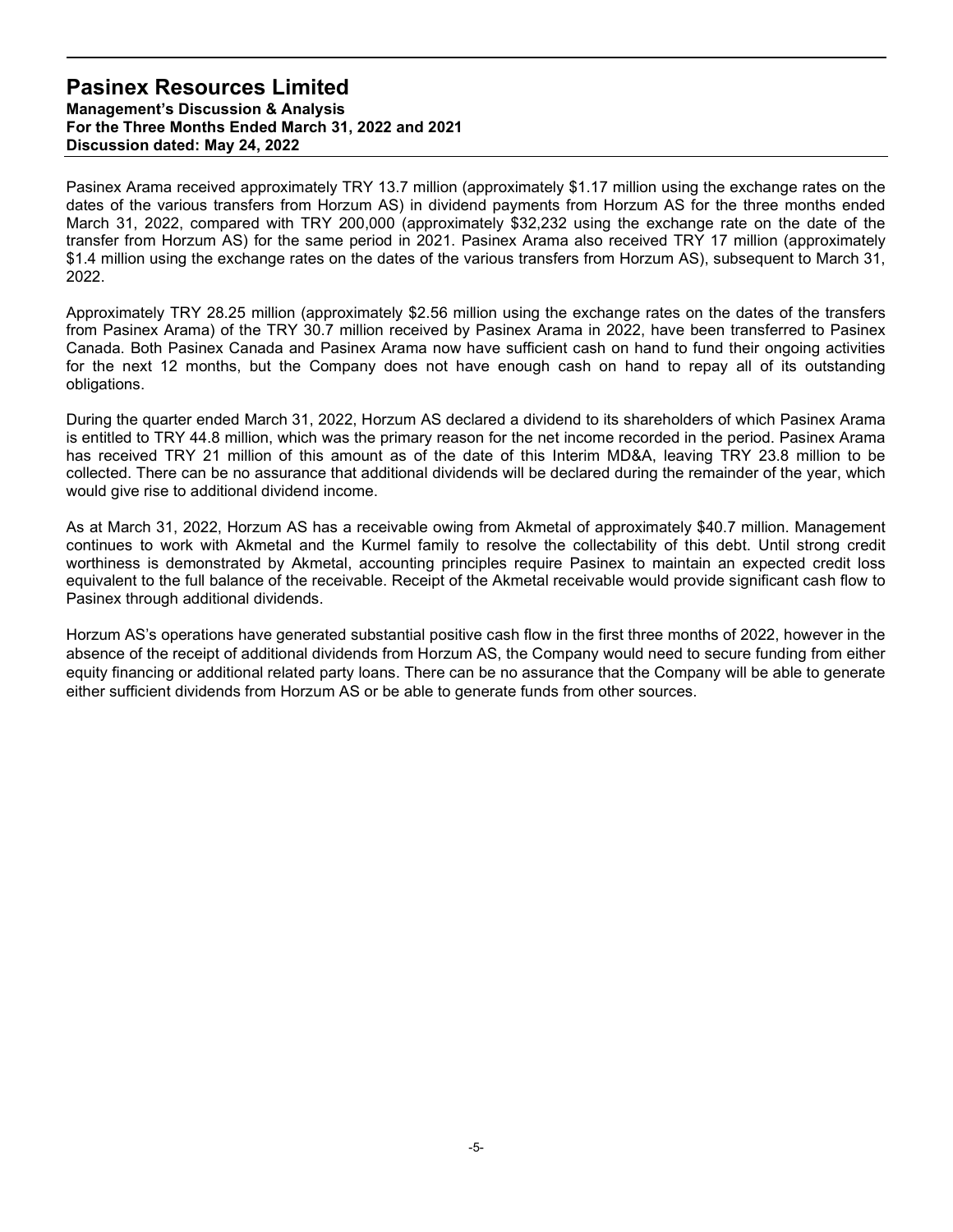## Review of Quarterly Consolidated Financial Statements

#### Three Months Ended March 31, 2022 and 2021

| <b>Pasinex Resources Limited</b><br><b>Management's Discussion &amp; Analysis</b><br>For the Three Months Ended March 31, 2022 and 2021<br>Discussion dated: May 24, 2022 |                              |                         |
|---------------------------------------------------------------------------------------------------------------------------------------------------------------------------|------------------------------|-------------------------|
| <b>Review of Quarterly Consolidated Financial Statements</b>                                                                                                              |                              |                         |
| Three Months Ended March 31, 2022 and 2021                                                                                                                                |                              |                         |
| The following is a summary income statement for Pasinex:                                                                                                                  |                              |                         |
|                                                                                                                                                                           | Three Months Ended March 31, |                         |
|                                                                                                                                                                           | 2022                         | 2021                    |
| Equity gain from Horzum AS                                                                                                                                                | \$                           | \$<br>32,232            |
| Recovery of Horzum AS receivable                                                                                                                                          |                              | 15,068                  |
| <b>Exploration costs</b>                                                                                                                                                  | (85, 105)                    | (40, 513)               |
|                                                                                                                                                                           | (248, 913)                   | (161, 943)              |
| General and administration costs                                                                                                                                          |                              |                         |
| Interest expense                                                                                                                                                          | (38, 449)                    | (31, 438)               |
| Share-based payments                                                                                                                                                      | (57,000)                     |                         |
| Dividend income                                                                                                                                                           | 4,072,320                    | $\blacksquare$          |
| Other income                                                                                                                                                              | 305                          | 23,687                  |
| Foreign exchange loss<br>Net income (loss)                                                                                                                                | (8, 814)<br>3,634,344 \$     | (46, 739)<br>(209, 646) |

#### Equity gain

Horzum AS is considered a joint venture for accounting purposes and as such the Company records its share of net income on one line in the income statement. In the fourth quarter of 2018 an impairment of the Akmetal receivable was recorded. Since the joint venture is equity accounted and because the impairment was so large, the equity loss was capped in the fourth quarter of 2018 so that the investment would not be below zero. The unrecognized loss has been applied against future equity gains beginning in 2019, if any.

#### Recovery of amounts due from Horzum AS

Pasinex Arama recorded a recovery of amounts due from Horzum AS of \$15,068 in the first quarter of 2021. The total amount of funds paid to Pasinex Arama in that quarter exceeded the amount Pasinex Arama invoiced Horzum AS in the same period. Since the Company had previously written off uncollected dividends and other receivables, the excess is recorded as a partial recovery of those amounts.

The Company recorded a full recovery of all remaining outstanding amounts of dividends and other receivables in the fourth quarter of 2021. Those amounts were all collected in the first quarter of 2022. No recovery was recorded in the first quarter of 2022 since the recovery was recognized into income in the fourth quarter of 2021.

#### Exploration Costs

Exploration costs represent expenditures incurred at the Gunman Project. For further details on the exploration program at the Gunman Project see – Liquidity and Financial Position - Commitments.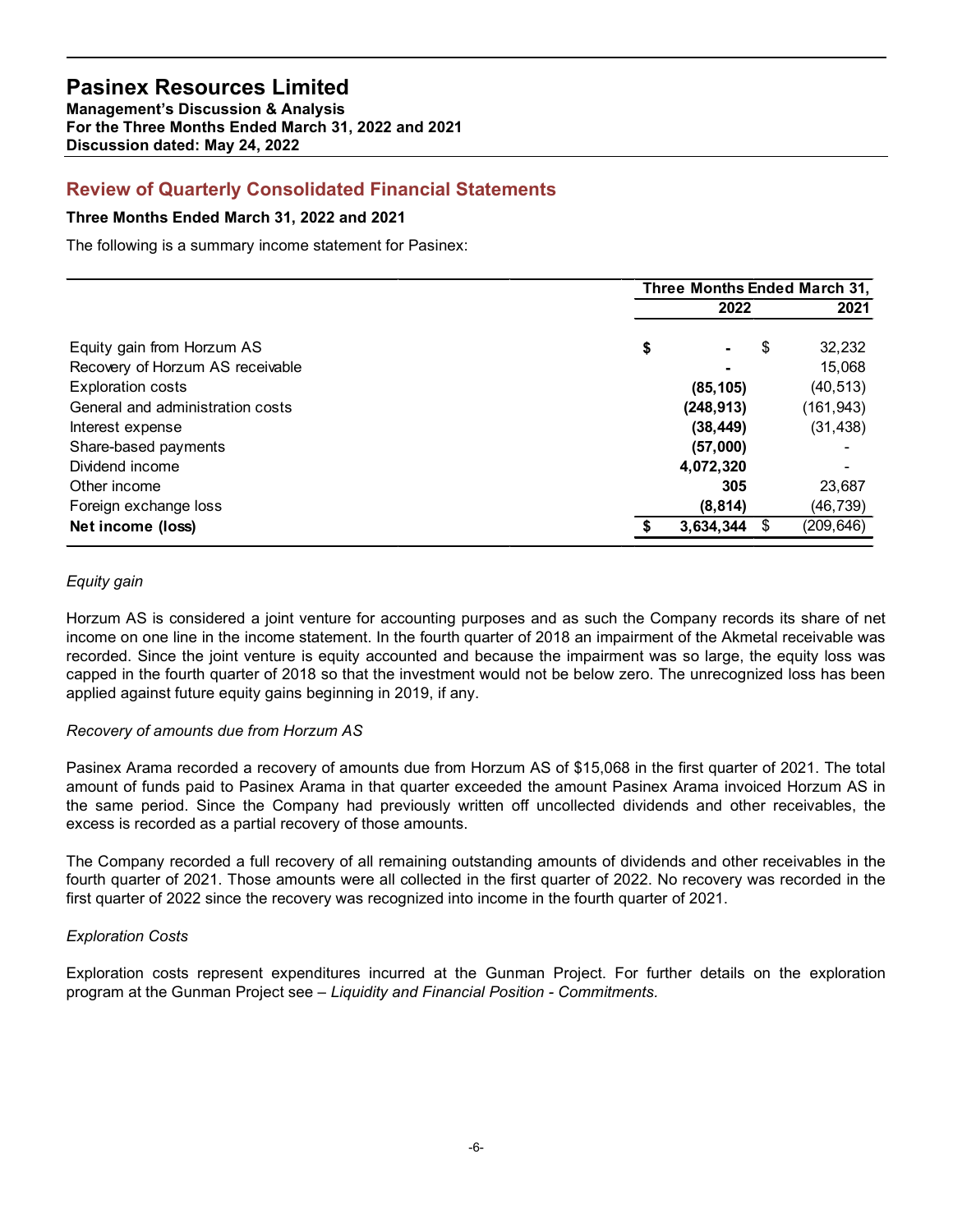| For the Three Months Ended March 31, 2022 and 2021 |                              |         |
|----------------------------------------------------|------------------------------|---------|
| Discussion dated: May 24, 2022                     |                              |         |
| General and administration costs                   |                              |         |
|                                                    | Three Months Ended March 31, |         |
|                                                    | 2022                         | 2021    |
| <b>General and administration costs</b>            |                              |         |
| Consulting fees                                    | \$<br>93,272 \$              | 45,387  |
| Investor relations                                 | 6,704                        | $\sim$  |
| Management fees and salaries                       | 54,000                       | 34,614  |
| Director fees                                      | 24,000                       | 6,000   |
| Office and general                                 | 11,092                       | 10,935  |
| Professional fees                                  | 37,847                       | 46,606  |
| Transfer agent and regulatory fees                 | 7,486                        | 8,197   |
| Travel and meals                                   | 14,067                       | 9,066   |
| Other                                              | 445                          | 1,138   |
|                                                    | 248,913 \$                   | 161,943 |

#### Interest Expense

#### Share-based payments

|        | Three Months Ended March 31, |
|--------|------------------------------|
| 2022   |                              |
| 57,000 |                              |

On March 24, 2022, 1,500,000 stock options were granted to the CFO of the Company at an exercise price of \$0.04 per stock option, expiring March 24, 2027. The stock options vested immediately. The fair value of the stock options at the date of grant of \$57,000 was estimated using the Black-Scholes valuation model with the following assumptions: a five-year expected term; a 183% expected volatility based on historical trends; risk-free interest rate of 2.27%; share price at the date of grant of \$0.04; and an expected dividend yield of 0%. The Company expensed the full amount of \$57,000 in the first quarter of 2022.

#### Dividend income

Horzum AS declared a dividend to be paid to its shareholders, in the first quarter of 2022, of which Pasinex Arama was entitled to TRY 44.8 million.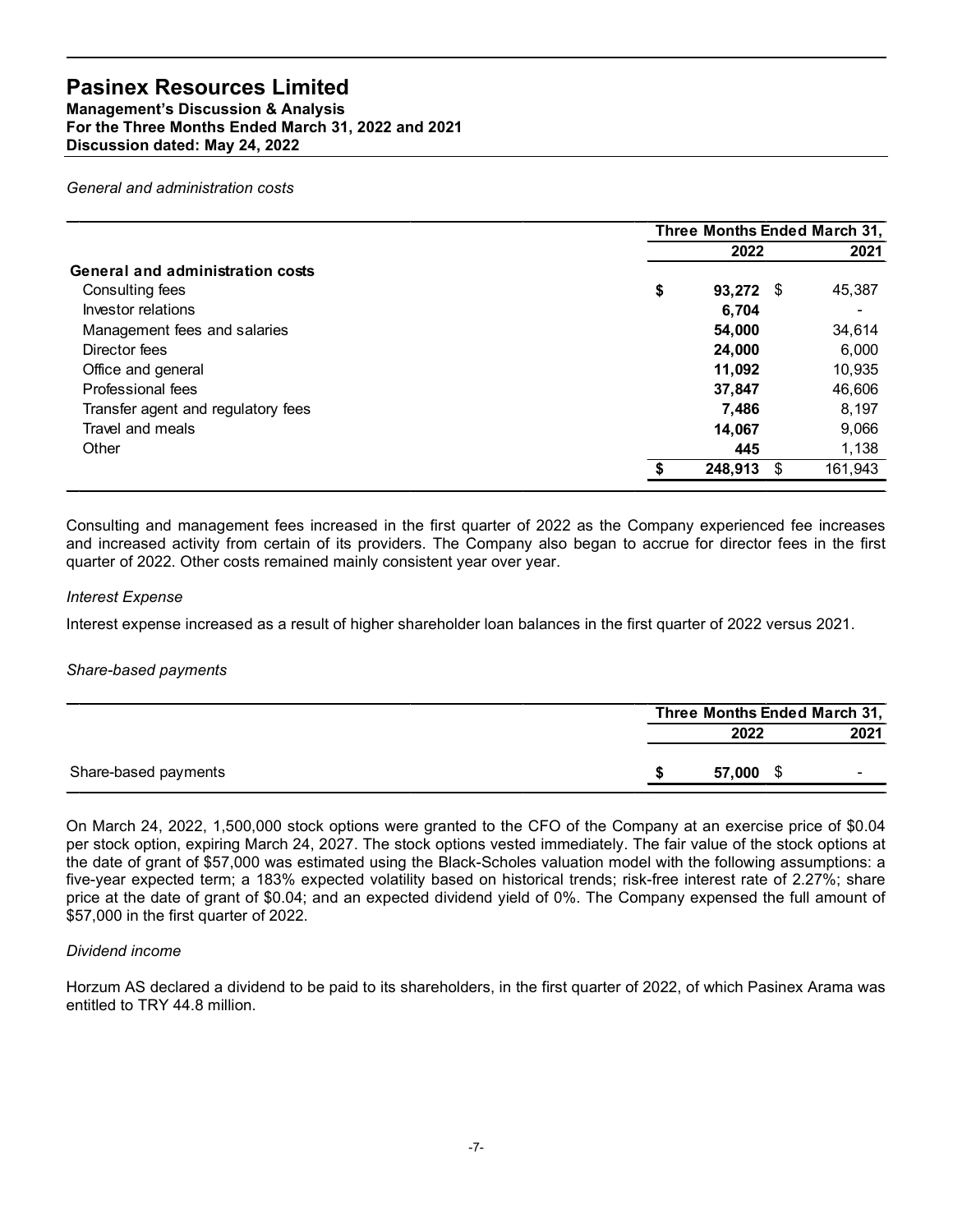## Review of Horzum AS

#### Key Performance Indicators

| <b>Pasinex Resources Limited</b><br><b>Management's Discussion &amp; Analysis</b>    |   |                              |                    |
|--------------------------------------------------------------------------------------|---|------------------------------|--------------------|
| For the Three Months Ended March 31, 2022 and 2021<br>Discussion dated: May 24, 2022 |   |                              |                    |
| <b>Review of Horzum AS</b>                                                           |   |                              |                    |
| <b>Key Performance Indicators</b><br>(shown on a 100% basis)                         |   |                              |                    |
|                                                                                      |   | Three Months Ended March 31, |                    |
|                                                                                      |   | 2022                         | 2021               |
| Tonnes mined (wet)<br>Tonnes sold (wet):                                             |   | 4,540                        | 2,580              |
| Zinc oxide product<br>Zinc sulphide product                                          |   | 434<br>2,530                 | 2,372              |
| Lead product                                                                         |   | 2,964                        | 2,372              |
| Average grades for tonnes sold:                                                      |   |                              |                    |
| Zinc oxide product<br>Zinc sulphide product                                          |   | 37.3%<br>52.6%               | 31.0%<br><b>NA</b> |
| CAD cost per tonne mined (1)                                                         | S | $319$ \$                     | 429                |
|                                                                                      |   | 0.26<br>$\sqrt{3}$           | 0.53               |

#### (1) See non-GAAP measures

#### Operating results

Horzum AS mined more tonnes in 2022 than in 2021, primarily due to greater access of ore. In 2021, mine production at Pinargozu was reduced as Horzum AS focused on the development of the fourth adit. Production in 2022 included 3,842 tonnes of high-grade zinc sulphide product, 191 tonnes of zinc oxide product and 507 tonnes of low-grade zinc sulphide product.

Sales volumes also increased in the three months ended March 31, 2022, when compared with the same period in 2021 due to a higher inventory on hand to begin the year in 2022 and increased production in the quarter. Horzum AS adopted a process of selling its zinc product on a more frequent smaller batch basis in 2021, which has allowed for more consistent cash flow. Sales in 2022 continued to be on a smaller batch basis.

The average grade of the zinc oxide product sold increased to 37% zinc per tonne for the three months ended March 31, 2022, compared with 31% zinc per tonne in the same period in 2021. The average grade of the zinc sulphide product sold was 53% zinc per tonne for the three months ended March 31, 2022. There were no zinc sulphide product sales in the first quarter of 2021. There were no sales of the low-grade zinc sulphide product in the first quarter of 2022.

The CAD cost per tonne mined (see non-GAAP measures) was \$319 in the three months ended March 31, 2022, compared with \$429 in the same period in 2021. The average cost per tonne was lower during 2022 as a result of having mined approximately 75% more tonnes in 2022 compared with 2021.

The USD cash cost per pound of zinc product mined (see non-GAAP measures) was US\$0.26 per pound in the three months ended March 31, 2022, compared with US\$0.53 per pound in the same period in 2021. The decrease in cost per pound was primarily due to a greater number of pounds of zinc product being mined as a result of substantially higher average zinc product grades being realized.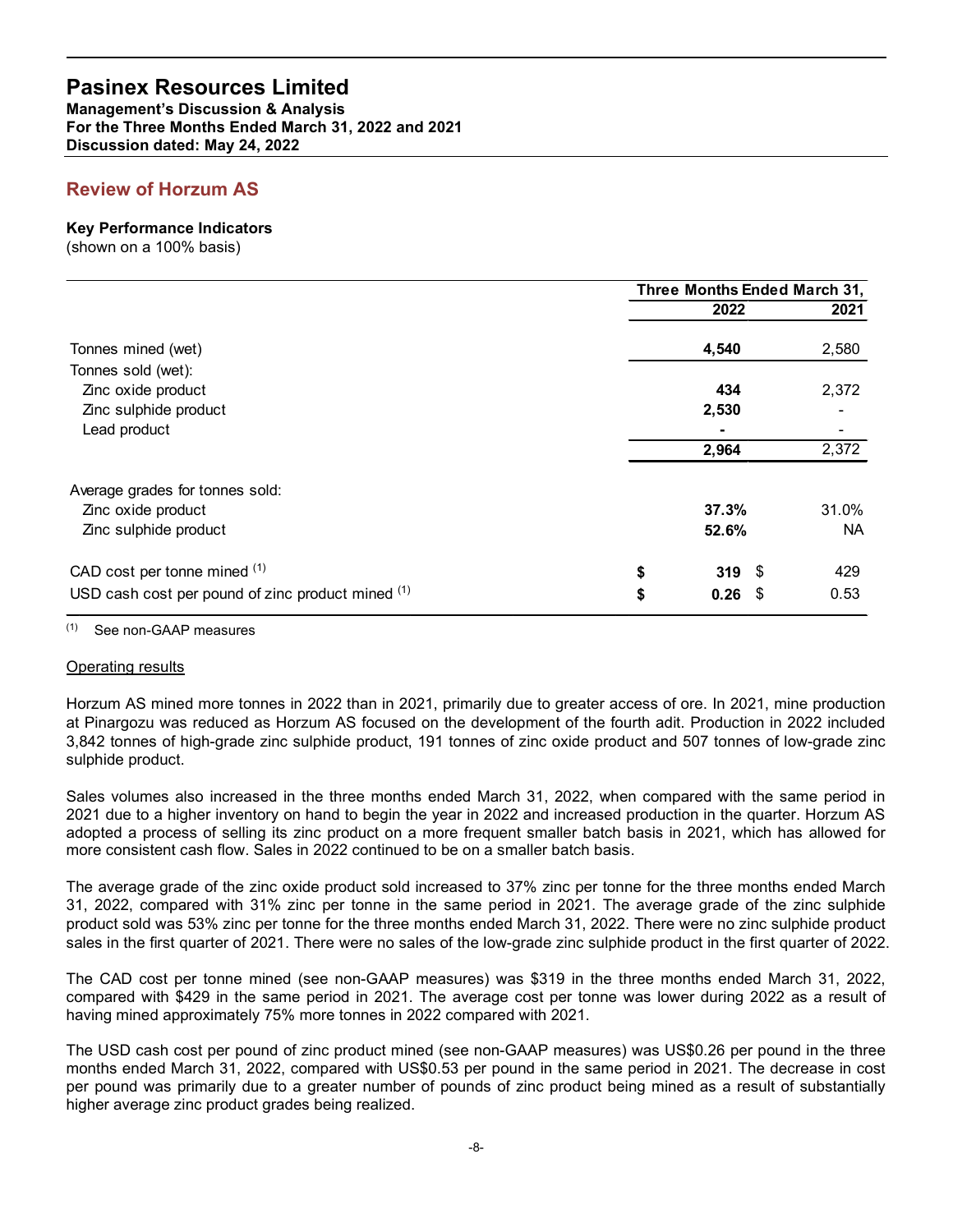#### Financial results

| Discussion dated: May 24, 2022<br><b>Financial results</b><br>Below are the statements of operation for Horzum AS for the three months ended March 31, 2022 and 2021.<br>(100% basis Canadian dollars)<br>Revenue<br>Cost of sales<br>Selling, marketing and other distribution<br>Operating Income<br>Impairment of Akmetal receivable |                   |                                   |                                   |             |
|-----------------------------------------------------------------------------------------------------------------------------------------------------------------------------------------------------------------------------------------------------------------------------------------------------------------------------------------|-------------------|-----------------------------------|-----------------------------------|-------------|
|                                                                                                                                                                                                                                                                                                                                         |                   |                                   |                                   |             |
|                                                                                                                                                                                                                                                                                                                                         |                   |                                   |                                   |             |
|                                                                                                                                                                                                                                                                                                                                         |                   |                                   |                                   |             |
|                                                                                                                                                                                                                                                                                                                                         |                   |                                   | Three Months Ended March 31,      |             |
|                                                                                                                                                                                                                                                                                                                                         |                   |                                   | 2022                              | 2021        |
|                                                                                                                                                                                                                                                                                                                                         |                   |                                   |                                   |             |
|                                                                                                                                                                                                                                                                                                                                         |                   |                                   | \$<br>4,609,343 \$                | 1,332,959   |
|                                                                                                                                                                                                                                                                                                                                         |                   |                                   | (1, 293, 224)                     | (1,039,748) |
|                                                                                                                                                                                                                                                                                                                                         |                   |                                   | (16,004)                          | (55, 631)   |
|                                                                                                                                                                                                                                                                                                                                         |                   |                                   | 3,300,115                         | 237,580     |
|                                                                                                                                                                                                                                                                                                                                         |                   |                                   | (5,717,517)                       | (3,707,887) |
| General and administration expenses                                                                                                                                                                                                                                                                                                     |                   |                                   | (168, 963)                        | (64, 281)   |
| Foreign exchange loss on receivable                                                                                                                                                                                                                                                                                                     |                   |                                   | 4,537,316                         | 4,434,577   |
| Finance expense                                                                                                                                                                                                                                                                                                                         |                   |                                   | (41, 973)                         | (17, 308)   |
| Other                                                                                                                                                                                                                                                                                                                                   |                   |                                   | 15,231                            | 20,657      |
| Income tax expense                                                                                                                                                                                                                                                                                                                      |                   |                                   | $\blacksquare$                    | (58, 519)   |
| Net income                                                                                                                                                                                                                                                                                                                              |                   |                                   | \$<br>$1,924,209$ \$              | 844,819     |
| Revenue                                                                                                                                                                                                                                                                                                                                 |                   |                                   |                                   |             |
|                                                                                                                                                                                                                                                                                                                                         |                   |                                   |                                   |             |
| (100% basis Canadian dollars)                                                                                                                                                                                                                                                                                                           |                   | Three Months Ended March 31, 2022 | Three Months Ended March 31, 2021 |             |
|                                                                                                                                                                                                                                                                                                                                         | <b>Wet Tonnes</b> | <b>CAD</b>                        | <b>Wet Tonnes</b>                 | <b>CAD</b>  |
| Zinc oxide product sales<br>Zinc sulphide product sales                                                                                                                                                                                                                                                                                 | 434 \$<br>2,530   | 442,381<br>4, 163, 553            | 2,372 \$                          | 1,321,640   |

#### Revenue

| Impairment of Akmetal receivable    |                                   |             | (5,717,517)       | (3,707,887)                       |
|-------------------------------------|-----------------------------------|-------------|-------------------|-----------------------------------|
| General and administration expenses |                                   |             | (168, 963)        | (64, 281)                         |
| Foreign exchange loss on receivable |                                   |             | 4,537,316         | 4,434,577                         |
| Finance expense                     |                                   |             | (41, 973)         | (17, 308)                         |
| Other                               |                                   |             | 15,231            | 20,657                            |
| Income tax expense                  |                                   |             |                   | (58, 519)                         |
| Net income                          |                                   |             | $1,924,209$ \$    | 844,819                           |
| Revenue                             |                                   |             |                   |                                   |
| (100% basis Canadian dollars)       | Three Months Ended March 31, 2022 |             |                   | Three Months Ended March 31, 2021 |
|                                     | <b>Wet Tonnes</b>                 | <b>CAD</b>  | <b>Wet Tonnes</b> | <b>CAD</b>                        |
|                                     |                                   |             |                   |                                   |
| Zinc oxide product sales            | 434 \$                            | 442,381     | $2,372$ \$        | 1,321,640                         |
| Zinc sulphide product sales         | 2,530                             | 4, 163, 553 |                   |                                   |
| Lead product sales                  |                                   |             |                   |                                   |
|                                     |                                   |             |                   | 5,663                             |
| Other sales                         |                                   | 3,409       |                   |                                   |
| Sales adjustments - prior year      |                                   |             |                   | 5,656                             |

Sales volume for the quarter increased as discussed above, see Review of Horzum AS - Operating results. Sales prices per tonne on a USD basis improved by approximately 86% for zinc oxide product for the three months ended March 31, 2022, when compared to prices in the same period in 2021. There were no sales for zinc sulphide product in the first quarter of 2021, however zinc sulphide product sales represented 85% of all sales in 2022. The average USD sales price for the three months ended March 31, 2022, was US\$817 per tonne for zinc oxide product and US\$1,318 per tonne for zinc sulphide product. The combination of a greater proportion of higher valued zinc sulphide product sales and overall higher prices resulted in a 246% increase in total revenue in the first quarter of 2022 compared with the same period in 2021.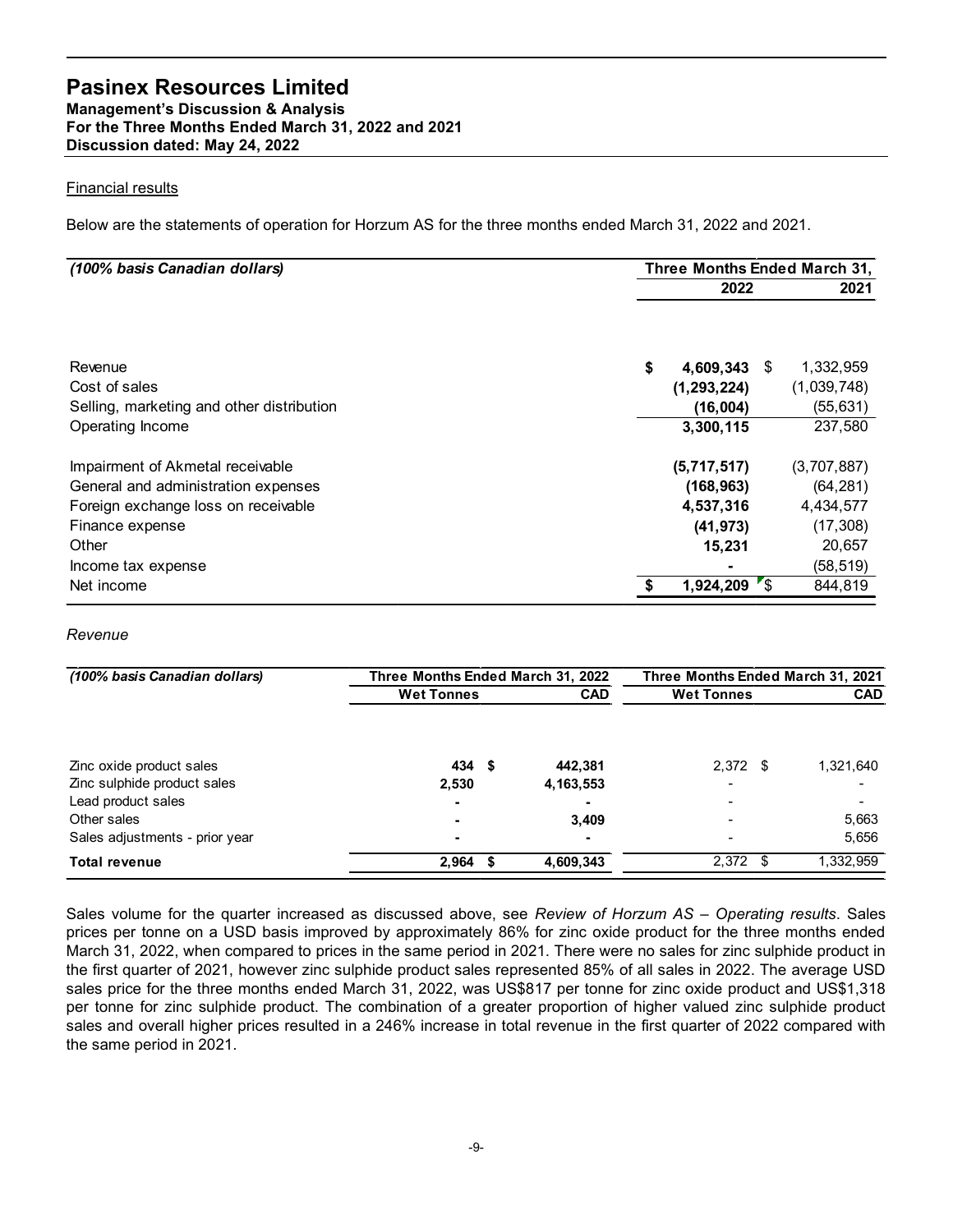#### Costs of Sales

The cost of sales in the three months ended March 31, 2022, increased in dollar terms when compared to the same period in 2021 primarily due to having sold a greater number of tonnes of zinc product. Adit development costs were reduced in 2022 as the primary focus in the first quarter of 2021 was the development of the fourth adit.

#### Operating Income

The operating income in Horzum AS increased in the three months ended March 31, 2022, compared with the same period in 2021, as a result of the higher sales prices having been realized. The gross margin, (see non-GAAP measures), for the three months ended March 31, 2022, increased to 72% from 18%, in the same period in 2021. The substantial increase is primarily due to higher zinc prices in 2022 compared with 2021 and the higher proportion of high-grade zinc sulphide tonnes being sold in 2022 versus zinc oxide product in 2021.

#### Impairment of Akmetal Receivable

In 2018, the Company performed an assessment resulting in the recording of an impairment of the loan receivable from Akmetal as required by IFRS 9. For further discussion see Review of Horzum AS - Akmetal Receivable. The recording of the impairment does not represent the elimination of the loan receivable and as such the Company continues to expect full repayment of the loan receivable in due course. The impairment increased in the first quarter of 2022 compared with 2021, primarily as the Akmetal receivable increased due to the increase in the USD:TRY exchange rate.

#### Foreign Exchange Loss on Receivable

#### Income Tax Expense

| continues to expect full repayment of the loan receivable in due course. The impairment increased in the first quarter of<br>2022 compared with 2021, primarily as the Akmetal receivable increased due to the increase in the USD:TRY<br>exchange rate.                                                                                           |                              |                  |
|----------------------------------------------------------------------------------------------------------------------------------------------------------------------------------------------------------------------------------------------------------------------------------------------------------------------------------------------------|------------------------------|------------------|
| Foreign Exchange Loss on Receivable                                                                                                                                                                                                                                                                                                                |                              |                  |
| The functional currency of Horzum AS is the TRY. The foreign exchange gain in both 2022 and 2021 is a result of the<br>revaluation of a portion of the Akmetal receivable, which is denominated in US dollars. The gains are the result of the<br>significant decline in the value of the TRY relative to the US dollar during both 2022 and 2021. |                              |                  |
| Income Tax Expense                                                                                                                                                                                                                                                                                                                                 |                              |                  |
| The statutory rate for income taxes in the first quarter of 2022 was 23% compared with 20% in 2021. The following is a<br>reconciliation of the expected income tax expense using the statutory rate compared to the actual income tax expense:                                                                                                    |                              |                  |
|                                                                                                                                                                                                                                                                                                                                                    |                              |                  |
| (100% basis Canadian dollars)                                                                                                                                                                                                                                                                                                                      | Three Months Ended March 31, |                  |
|                                                                                                                                                                                                                                                                                                                                                    | 2022                         | 2021             |
| Income before income tax expense                                                                                                                                                                                                                                                                                                                   | 1,924,209 \$                 | 903,338          |
| Statutory tax rate                                                                                                                                                                                                                                                                                                                                 | 23%                          | 20%              |
| Expected income tax expense                                                                                                                                                                                                                                                                                                                        | (442, 568)                   | (180, 668)       |
| Non-deductible expenses<br>Tax expense (recovery) not recognized                                                                                                                                                                                                                                                                                   | 442,568                      | (349)<br>122,498 |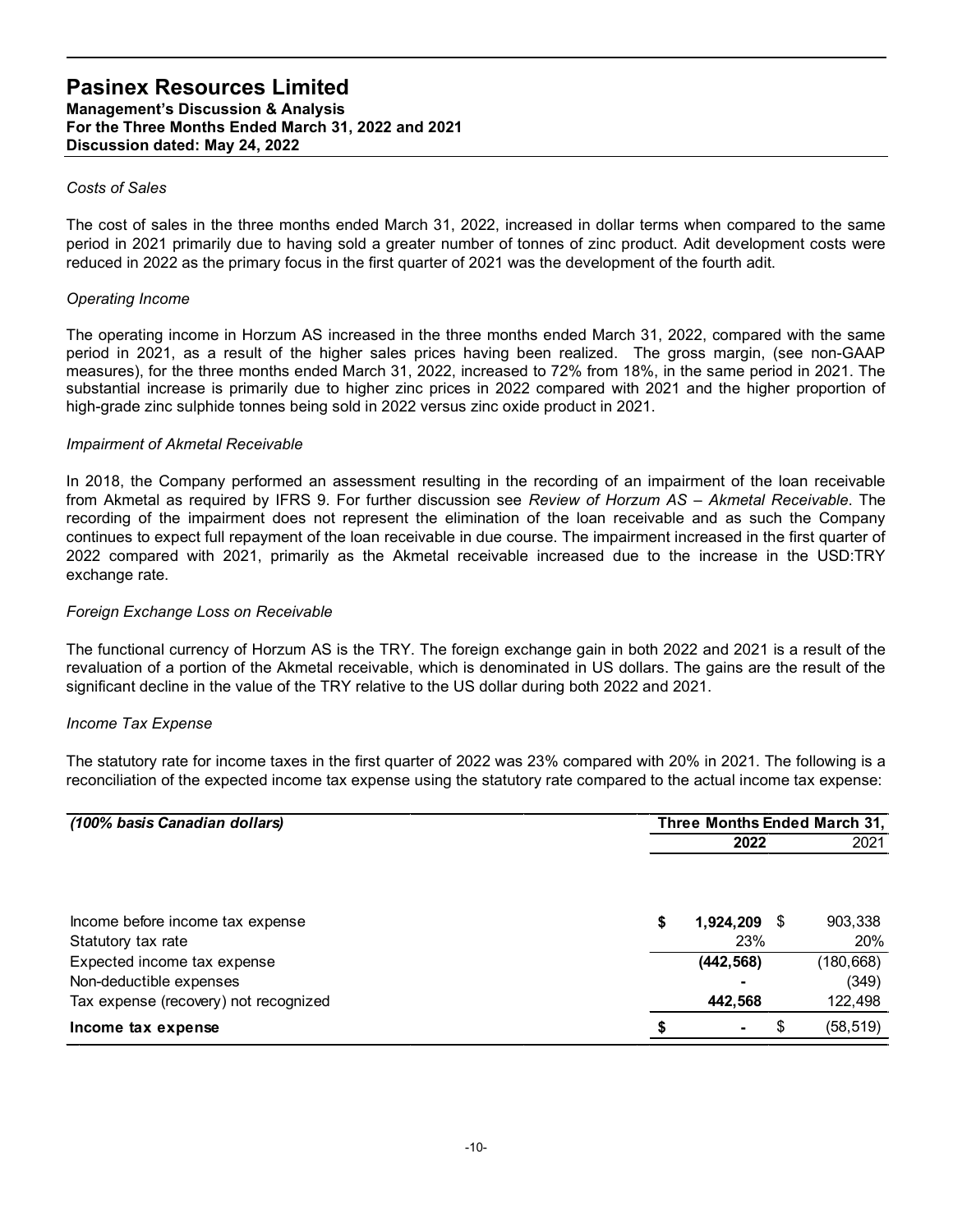#### Financial condition

|    |                |                                                      | 2021                                                                                                |
|----|----------------|------------------------------------------------------|-----------------------------------------------------------------------------------------------------|
|    |                |                                                      |                                                                                                     |
|    |                |                                                      | 9,324                                                                                               |
|    | 40,708,974     |                                                      | 40,064,449                                                                                          |
|    | (40, 708, 974) |                                                      | (40,064,449)                                                                                        |
|    | 26,724         |                                                      | 1,630                                                                                               |
|    | 4,142          |                                                      | 346,353                                                                                             |
|    |                |                                                      | 602,015                                                                                             |
|    |                |                                                      | 1,176,190                                                                                           |
| S. |                |                                                      | 2,135,512                                                                                           |
|    |                |                                                      |                                                                                                     |
|    |                |                                                      | 893,345                                                                                             |
|    |                |                                                      | 4,946,404                                                                                           |
|    |                |                                                      | 5,839,749                                                                                           |
|    |                |                                                      | (3,704,237)                                                                                         |
|    | 1,714,656 \$   |                                                      | 2,135,512                                                                                           |
|    | \$<br>\$       | 2022<br>759,905<br>924,092<br>5,213,391<br>8,689,524 | As at March 31, As at December 31,<br>$(207)$ \$<br>$1,714,656$ \$<br>$3,476,133$ \$<br>(6,974,868) |

#### Akmetal Receivable

The total receivable from Akmetal is approximately \$40.7 million as at the end of March 31, 2022, compared with approximately \$40.1 million at December 31, 2021. The receivable consists of a number of items including joint venture sales proceeds received and withheld by Akmetal, the value of zinc product mined at the joint venture used by Akmetal, foreign currency gains on USD denominated amounts and the value of certain loan payments made to a customer on behalf of Akmetal; less the value of any operating expenses paid by Akmetal.

#### Discount and allowance on Akmetal Receivable

As a result of not having collected the Akmetal receivable, Horzum AS has not been able to pay its liabilities in the normal course of operations. Horzum AS currently has approximately \$7.78 million in current liabilities (approximately \$4.4 million at December 31, 2021) and a working capital deficiency of approximately \$7.0 million (\$3.4 million at December 31, 2021). Included within the total current liabilities are \$0.5 million owed in trade payables (\$0.3 million at December 31, 2021), \$3.5 million owed to the Company's wholly owned subsidiary in Turkey (\$0.9 million at December 31, 2021), approximately \$1.2 million in amounts collected for which the sale has not been completed, and \$1.8 million in various taxes payable (\$2.4 million at December 31, 2021). Due to the tax restructuring \$0.9 million of the taxes payable has been classified as non-current (\$1.4 million at December 31, 2021). The amount due to Pasinex Arama at year end was collected during the first quarter. The amount outstanding is for the newly declared dividend in March 2022.

Due to Akmetal's continued liquidity issues and continued nonpayment of the receivable, management has continued to assess the probability of credit losses to be high. As a result, the receivable remains written down to zero.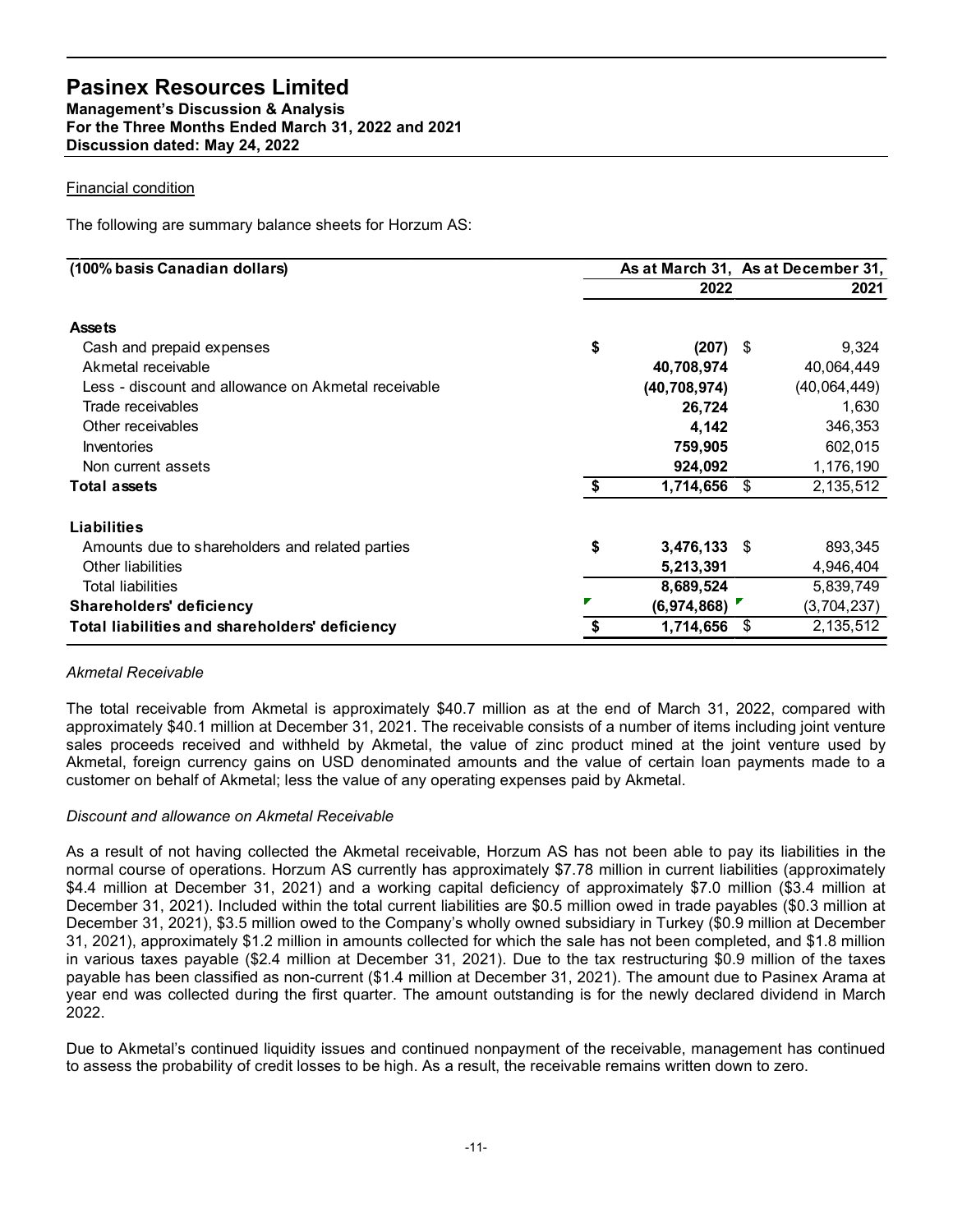#### Amounts Due to Shareholders

Amounts due to shareholders and related parties at December 31, 2021, include the dividend payable to Pasinex Arama of \$0.84 million (approximately TRY 8.9 million) along with amounts owed to Pasinex Arama for services performed by Pasinex Arama. All of these amounts were collected in the first quarter of 2022.

#### Other Liabilities

Other liabilities include trade payables, lease liabilities, deferred revenue, income taxes payable and mining royalties payable. Mining royalties are payable to the government based on a formula of 2% of production value plus a zinc price escalator. The increase in other liabilities at March 31, 2022, compared with December 31, 2021 is due to a the inclusion of deferred revenue of \$1.2 million partially offset by a reduction in taxes payable. Taxes payable have decreased with the payment of instalments during the quarter and the rise of the Canadian dollar relative to the Turkish Lira. The Canadian dollar has appreciated against the Turkish Lira during the quarter and as such, amounts denominated in Turkish Lira that were outstanding at December 31, 2021 are lower in Canadian dollar terms at March 31, 2022. d related particles at December 31, 2021, include the dividend payable to Pasinex<br>
anately TRY 8.9 million) along with amounts owed to Pasinex Arama for services<br>
of these amounts were collected in the first quarter of 20 ers and related parties at December 31, 2021, include the dividend payable to Pasinex<br>proximietely TRY 8.9 million) along with amounts word to Pasinex Arama for services<br>in. All of these amounts were collected in the first

| performed by Pasinex Arama. All of these amounts were collected in the first quarter of 2022.                                                                                                                                                                                                                                                                                                                                                                                                                                                                                                                                                                                                                                                                                                                                                                                                                                                                               |                                                         |                                                      |                                                      | Arama of \$0.84 million (approximately TRY 8.9 million) along with amounts owed to Pasinex Arama for services |                                                                |
|-----------------------------------------------------------------------------------------------------------------------------------------------------------------------------------------------------------------------------------------------------------------------------------------------------------------------------------------------------------------------------------------------------------------------------------------------------------------------------------------------------------------------------------------------------------------------------------------------------------------------------------------------------------------------------------------------------------------------------------------------------------------------------------------------------------------------------------------------------------------------------------------------------------------------------------------------------------------------------|---------------------------------------------------------|------------------------------------------------------|------------------------------------------------------|---------------------------------------------------------------------------------------------------------------|----------------------------------------------------------------|
| The amount due at March 31, 2022, relates to the dividend declared by Horzum AS during the first quarter of 2022.                                                                                                                                                                                                                                                                                                                                                                                                                                                                                                                                                                                                                                                                                                                                                                                                                                                           |                                                         |                                                      |                                                      |                                                                                                               |                                                                |
| <b>Other Liabilities</b>                                                                                                                                                                                                                                                                                                                                                                                                                                                                                                                                                                                                                                                                                                                                                                                                                                                                                                                                                    |                                                         |                                                      |                                                      |                                                                                                               |                                                                |
| Other liabilities include trade payables, lease liabilities, deferred revenue, income taxes payable and mining royalties<br>payable. Mining royalties are payable to the government based on a formula of 2% of production value plus a zinc<br>price escalator. The increase in other liabilities at March 31, 2022, compared with December 31, 2021 is due to a the<br>inclusion of deferred revenue of \$1.2 million partially offset by a reduction in taxes payable. Taxes payable have<br>decreased with the payment of instalments during the quarter and the rise of the Canadian dollar relative to the Turkish<br>Lira. The Canadian dollar has appreciated against the Turkish Lira during the quarter and as such, amounts<br>denominated in Turkish Lira that were outstanding at December 31, 2021 are lower in Canadian dollar terms at March<br>31, 2022.<br>The following are a summary of the restructured tax liabilities included in Other Liabilities. |                                                         |                                                      |                                                      |                                                                                                               |                                                                |
|                                                                                                                                                                                                                                                                                                                                                                                                                                                                                                                                                                                                                                                                                                                                                                                                                                                                                                                                                                             | (100% basis Canadian Dollars)                           |                                                      |                                                      | (100% basis Turkish Lira)                                                                                     |                                                                |
|                                                                                                                                                                                                                                                                                                                                                                                                                                                                                                                                                                                                                                                                                                                                                                                                                                                                                                                                                                             | As at                                                   | As at                                                | As at                                                |                                                                                                               | As at                                                          |
|                                                                                                                                                                                                                                                                                                                                                                                                                                                                                                                                                                                                                                                                                                                                                                                                                                                                                                                                                                             | March 31,<br>2022                                       | December 31,<br>2021                                 | March 31,<br>2022                                    | Payments<br>Made in 2022                                                                                      | December 31,<br>2021                                           |
| Restructuring<br>#1<br>#2<br>#3<br>#4<br>#5<br>#6                                                                                                                                                                                                                                                                                                                                                                                                                                                                                                                                                                                                                                                                                                                                                                                                                                                                                                                           | 2,055,565 \$<br>279,448<br>117,368<br>331,634<br>11,037 | 2,289,593<br>311,264<br>130,731<br>369,391<br>12,293 | \$<br>2,811,355<br>1,180,767<br>3,614,396<br>129,541 | 20,679,746 \$ (3,446,624) \$<br>(468, 559)<br>(196, 795)<br>(278, 031)                                        | 24, 126, 370<br>3,279,914<br>1,377,562<br>3,892,427<br>129,541 |

In December 2020, Horzum AS restructured its tax liabilities that were due as at August 31, 2020, as allowed by the Turkish taxation department. Horzum AS is scheduled to make instalments of its various tax debts, with each tax debt under its own schedule of 18 equal instalments. Horzum AS has paid certain of the instalments due in 2021. The total amount paid to March 31, 2022, was approximately TRY 14.1 million (approximately \$1.75 million using the exchange rates on the dates of the payments). As part of the tax restructuring agreements the joint venture is permitted to miss two instalments, per each restructuring agreement, during each year of the restructuring agreements three-year life. Horzum AS has missed two instalments in 2021 for each of the restructuring agreements. The amount of the missed payments totaled TRY 4.7 million Turkish Lira. Horzum AS has paid all of its instalments in 2022 and is therefore in compliance with each of the tax restructuring agreements. Any missed instalments will become due and payable at the end of the month following the date of the last payment date of the restructuring. An additional requirement to remain in compliance with the restructuring agreements is that all current taxes from September 1, 2020, onward must be paid when they become due. As of the date of this Interim MD&A, Horzum AS made all of these required payments.

In addition to the above restructurings, in October 2021, Horzum AS was assessed corporate taxes, VAT and penalties owed on certain longstanding amounts due. Amounts totaling TRY 3.55 million were assessed in taxes and penalties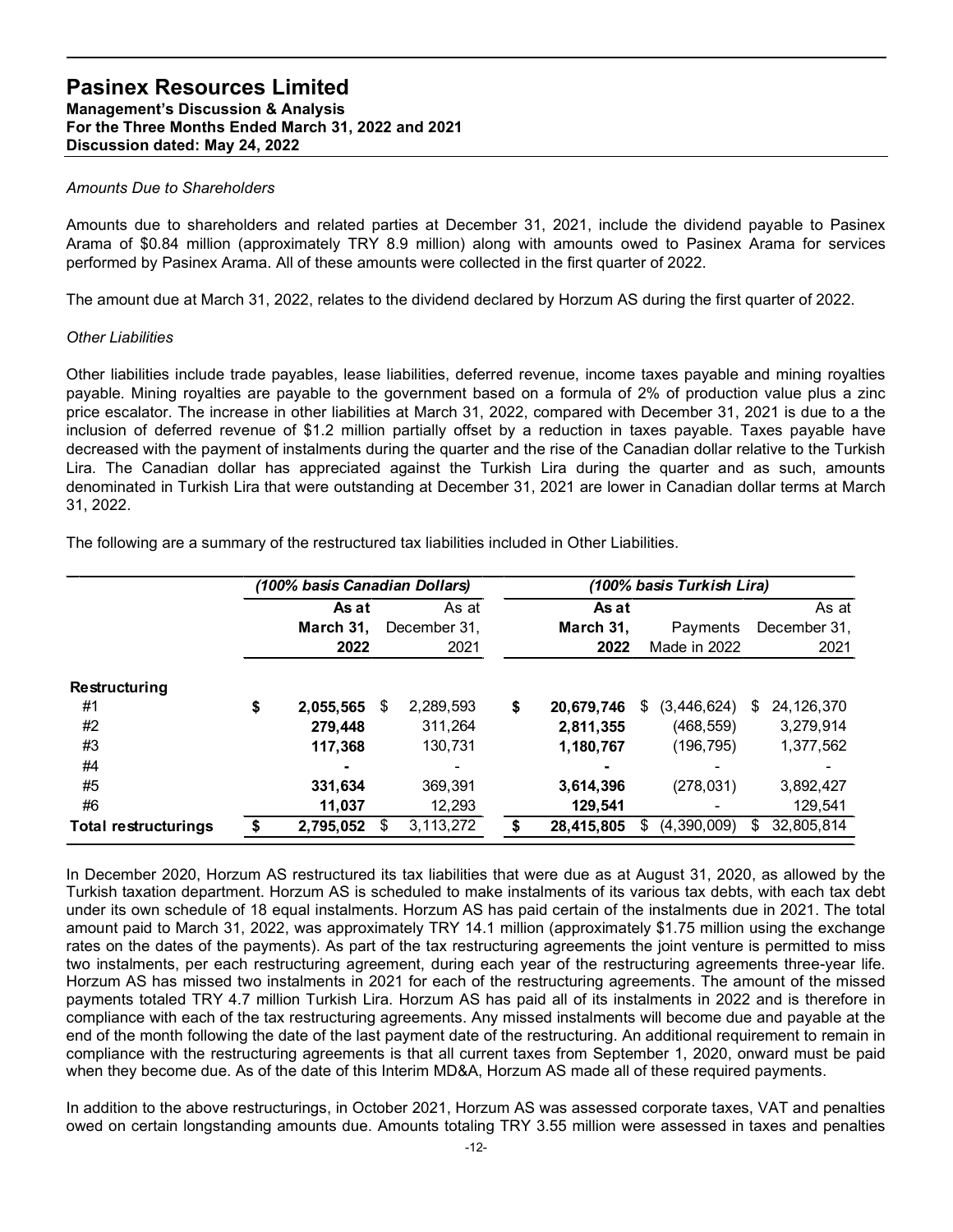due. These amounts are payable in instalments to be made every two months with the final payments to be made on July 31, 2022. Horzum AS made tax instalment payments totaling approximately TRY 1.2 million in the first quarter of 2022 (approximately \$0.133 million using the exchange rates in effect on the date of the payments). The balance remaining at March 31, 2022 is TRY 1.18 million. All instalments have been paid on time in 2022 to the date of this Interim MD&A.

#### Shareholders' Deficiency

The increase in shareholders' deficiency at March 31, 2022, compared with December 31, 2021 is due to the declaration of a dividend to its shareholders partially offset by net income from its operations.

#### **Commitments**

#### Expectations for 2022

#### Safety, Health and Environment

| Akmetal entered into a loan facility with one of its customers for overpayments received on advanced provisional<br>invoice payments received in 2018. Akmetal did not make payments against the loan facility, but Horzum AS has paid<br>a total of approximately US\$1.75 million (approximately \$2.2 million using the March 31, 2022, spot rate) to this<br>customer, as at March 31, 2022.                                                                                                                                                                                                                                                                                                                                                                             |                                                        |                                                         |
|------------------------------------------------------------------------------------------------------------------------------------------------------------------------------------------------------------------------------------------------------------------------------------------------------------------------------------------------------------------------------------------------------------------------------------------------------------------------------------------------------------------------------------------------------------------------------------------------------------------------------------------------------------------------------------------------------------------------------------------------------------------------------|--------------------------------------------------------|---------------------------------------------------------|
| <b>Expectations for 2022</b>                                                                                                                                                                                                                                                                                                                                                                                                                                                                                                                                                                                                                                                                                                                                                 |                                                        |                                                         |
| Safety, Health and Environment                                                                                                                                                                                                                                                                                                                                                                                                                                                                                                                                                                                                                                                                                                                                               |                                                        |                                                         |
| Horzum AS had another zero-fatality quarter at the Pinargozu Mine. Horzum AS employs approximately 125 people,<br>including those employed by the underground drilling contractor. In the first quarter of 2022, there were 49,048 fatality<br>free hours worked at the Pinargozu Mine. There were no serious injuries reported. Five lost time injuries were reported<br>during the quarter. Horzum AS has maintained an exemplary record since it began to mine at Pinargozu in 2015. All<br>employees have been vaccinated against COVID-19 by Horzum AS medical staff with approved vaccines and have<br>been able to continue running two shifts throughout the quarter notwithstanding the restrictions and negative impacts<br>caused by COVID-19.<br>$(100\%$ basis) |                                                        | <b>Guidance for the Year Ended</b><br>December 31, 2022 |
|                                                                                                                                                                                                                                                                                                                                                                                                                                                                                                                                                                                                                                                                                                                                                                              | <b>Wet Tonnes</b>                                      | <b>Average Grade</b>                                    |
| Zinc oxide product mined<br>Zinc sulphide product mined                                                                                                                                                                                                                                                                                                                                                                                                                                                                                                                                                                                                                                                                                                                      | 1,000 to 4,000<br>15,000 to 18,000<br>16,000 to 22,000 | 30%<br>$+50%$                                           |
| CAD cost per tonne mined                                                                                                                                                                                                                                                                                                                                                                                                                                                                                                                                                                                                                                                                                                                                                     |                                                        | $$450 - $500$                                           |
| Production at the Pinargozu Mine for 2022 is forecast to be between 15,000 and 18,000 tonnes of zinc sulphide<br>product at an average grade in excess of 50% zinc and 1,000 to 4,000 tonnes of zinc oxide product at an average<br>grade of approximately 30% zinc as direct shipping material. Horzum AS expects that it will complete in excess of                                                                                                                                                                                                                                                                                                                                                                                                                        |                                                        |                                                         |

Production at the Pinargozu Mine for 2022 is forecast to be between 15,000 and 18,000 tonnes of zinc sulphide product at an average grade in excess of 50% zinc and 1,000 to 4,000 tonnes of zinc oxide product at an average grade of approximately 30% zinc as direct shipping material. Horzum AS expects that it will complete in excess of 10,000 metres of underground and surface diamond core drilling and in excess of 1,200 metres of adit development in 2022. Production and diamond core drilling will be predominately from and in the Fourth Adit. New crosscuts from the Fourth Adit into the identified zinc sulphide product will be developed for both exploration drilling and production access. Also, Horzum AS will begin to extend the existing Fourth Adit about 500 metres towards the Akkaya property with the objective to reach the Akkaya property by the first quarter of 2023. The Fourth Adit has become the main production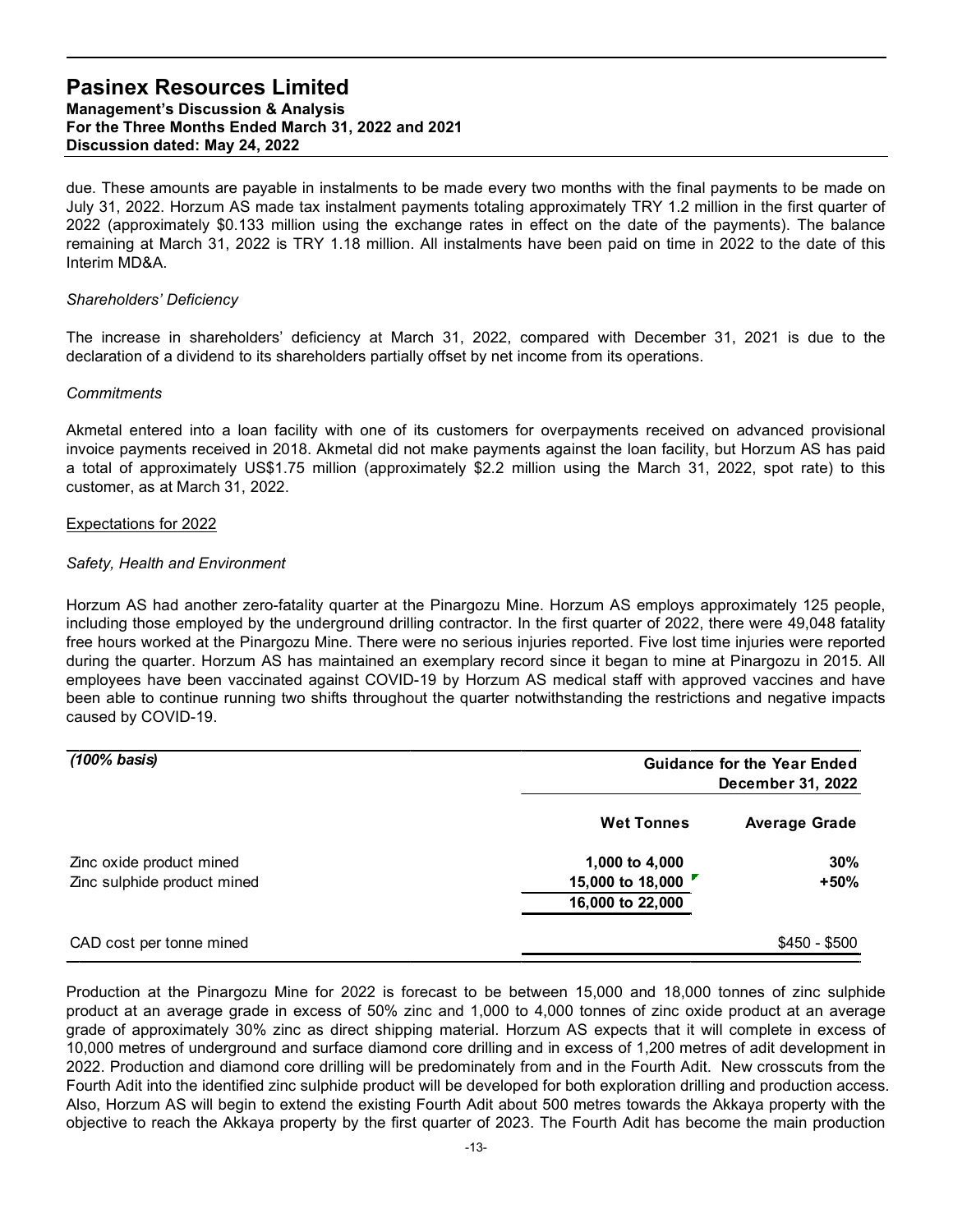hub for the Pinargozu Mine in 2022 and into the future, with the existing production team relocating to this level. In the first quarter of 2022, Horzum AS commenced driving a decline to allow access to areas below the Fourth Adit where recent drilling has confirmed the presence of additional zinc sulphide product.

Mine production at the Pinargozu mine is expected to be able to continue on a two-shift basis in 2022.

The Company has not completed a current technical report that includes a mineral resource estimate as defined by the Mineral Resources and Reserves, Definitions and Guidelines prepared by the CIM Standing Committee on Reserve Definitions and adopted by CIM Council, and procedures for classifying the reported Mineral Resources were undertaken within the context of the Canadian Securities Administrators National Instrument 43-101 ("NI 43-101"). The Company has no intention of completing a NI 43-101 compliant technical report. The Joint Venture has not followed accepted quality assurance and quality control procedures with respect to its current drilling program and has not used an independent third-party laboratory for its assay analysis. The Joint Venture uses field handheld X-ray fluorescence analyzers ("XRF") for zinc assays and grade control in exploration and mining. In addition, assays are completed by an independent third-party laboratory for all of the Joint Venture's sales.

The decision to enter production at the Pinargozu zinc mine was made without reference to a technical report or feasibility study prepared under NI 43-101. Accordingly, the Company's production estimates and the economic viability of the mine may differ materially from the estimates contained herein.

## **Trends**

Management regularly monitors economic conditions and estimates their impact on the Company's operations and incorporates these estimates in both short-term operating and longer-term strategic decisions. Apart from these and the discussion below on zinc prices and foreign currency, and the risk factors noted under the heading "Risks and Uncertainties", management is not aware of any other trends, commitments, events or uncertainties that would have a material effect on the Company's business, financial condition or results of operations. See "Risks and Uncertainties" below.

Turkey experienced very high inflation in 2021 and the beginning of 2022. As a result, Horzum AS has been and will continue to experience price pressure on its goods and services incurred, including wages of its labour force. The price of zinc has increased steadily over the course of 2021 and into 2022. The average price per pound of zinc increased from US\$1.23 in January of 2021 to US\$1.55 at the end of 2021 and US\$1.98 in April of 2022. The average price per pound of zinc was an average of US\$1.36 in 2021 compared with an average of US\$1.70 in the first quarter of 2022.

Horzum AS sells their product in US dollars and to a lesser extent in Euros, which are then converted to Turkish Lira. As such, Horzum AS's financial performance also depends on the TRY to US dollar. The USD / TRY exchange rate had a substantial increase in the past few years. The increase was further accelerated in the first quarter of 2022, with the rate moving from approximately 13.4 at the end of December 2021 to approximately 14.7 at the end of March 31, 2022. The average rate for the quarter ended March 31, 2022, was approximately 14.0 versus an average rate of 11.2 in the fourth quarter of 2021 and 7.4 in the first quarter of 2021.

The price increases combined with the increase in the USD exchange rate in relation to the Turkish Lira will have a positive impact on Horzum AS's gross margins in 2022 and should partially or completely offset the increases in costs.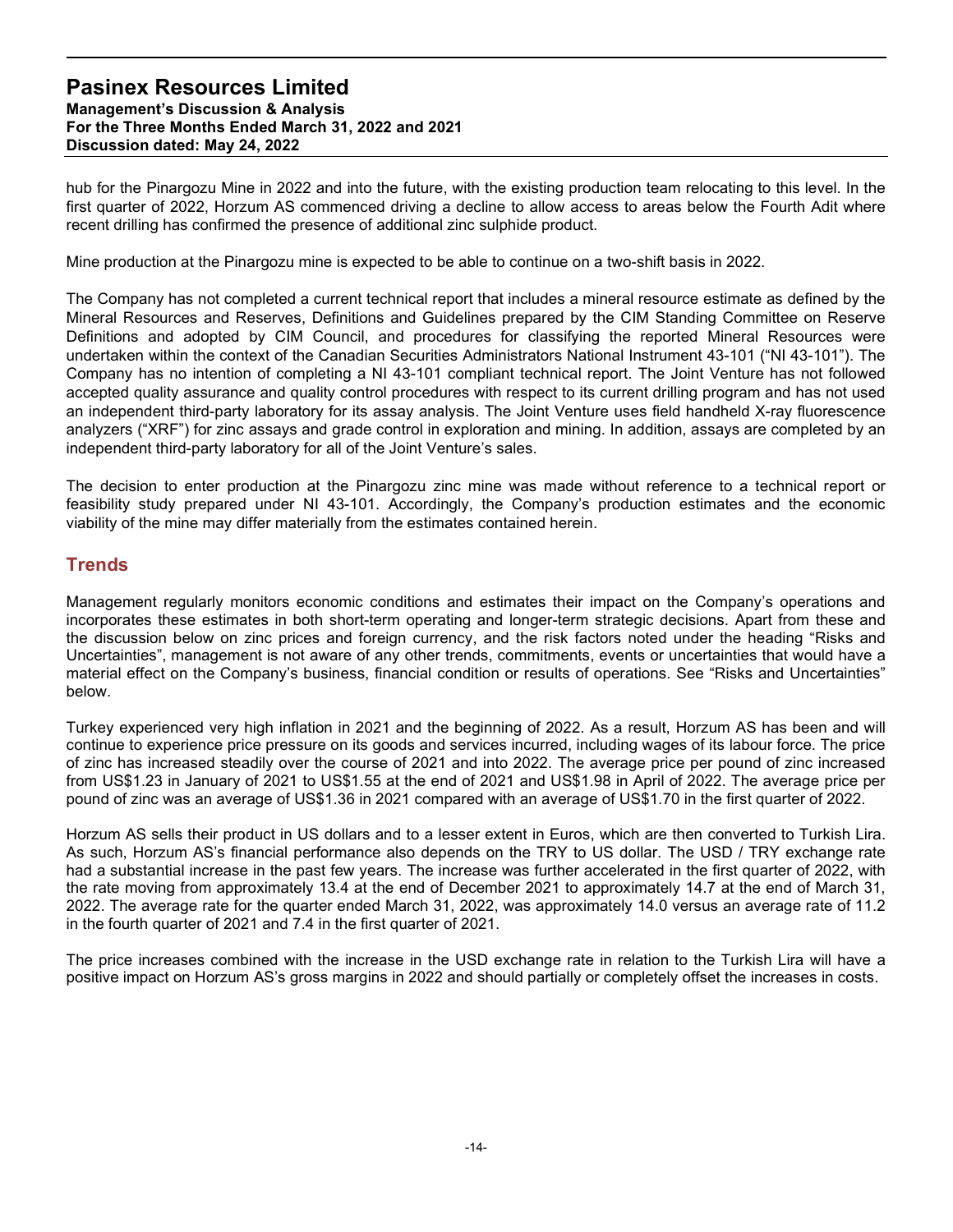## Liquidity and Financial Position

#### Cash Flows

| <b>Pasinex Resources Limited</b><br><b>Management's Discussion &amp; Analysis</b><br>For the Three Months Ended March 31, 2022 and 2021<br>Discussion dated: May 24, 2022 |                              |                     |
|---------------------------------------------------------------------------------------------------------------------------------------------------------------------------|------------------------------|---------------------|
| <b>Liquidity and Financial Position</b>                                                                                                                                   |                              |                     |
| <b>Cash Flows</b>                                                                                                                                                         |                              |                     |
| A summary of the Company's cash flows is as follows:                                                                                                                      |                              |                     |
|                                                                                                                                                                           |                              |                     |
|                                                                                                                                                                           |                              |                     |
|                                                                                                                                                                           | Three Months Ended March 31, |                     |
|                                                                                                                                                                           | 2022                         | 2021                |
| Cash provided by (used in) operating activities                                                                                                                           |                              |                     |
| Before changes in working capital                                                                                                                                         | 3,751,675 \$                 | (224, 370)          |
| Cash dividend received from Horzum AS                                                                                                                                     | 1,167,464                    | 32,232              |
| Changes in working capital                                                                                                                                                | (4, 149, 318)                | (42, 405)           |
|                                                                                                                                                                           | 769,821                      | (234, 543)          |
| Cash used in investing activities<br>Cash received from shareholder loans                                                                                                 |                              | (2, 851)<br>175,000 |
| Effect of foreign currencies                                                                                                                                              | (9,660)                      | 85,407              |
| Net change in cash                                                                                                                                                        | 760,161                      | 23,013              |
| Opening cash balance                                                                                                                                                      | 100,031                      | 46,028              |

#### Cash provided by (used in) operating activities

The Company realized its first inflow of cash from its operating activities in several quarters. Cash provided by operating activities was approximately \$0.8 million in the first quarter of 2022 compared with cash used in operating activities of approximately \$0.2 million in the same period in 2021. The primary reason for the positive result was the collection of all of the amounts that were due from related parties at the end of 2021 and the collection of a portion of the dividend that was declared in 2022. The change in working capital is primarily due to the uncollected portion of the dividend that was declared in 2022.

#### Cash used in investing activities

Cash used in investing activities in 2021 relates to miscellaneous costs incurred by Pasinex Arama. No cash was used in investing activities in the first quarter of 2022.

#### Cash received from financing activities

Cash received from shareholder loans was \$175,000 during the quarter ended March 31, 2021. No shareholder loan amounts were received in 2022 as the collections of dividends from Horzum AS have provided funding for the Company.

#### **Commitments**

Pasinex through its wholly-owned subsidiary Pasinex Nevada, entered into an option agreement with Cypress Development Corp ("Cypress") and Caliber Minerals Inc. ("Caliber") (formerly named Silcom Systems Inc.) to earn up to an 80% interest in the Gunman Project (formerly the "Spur Zinc Project") located in White Pine County, Nevada ("Option Agreement"). The Option Agreement's total consideration to acquire an 80% interest is a combination of cash and Pasinex common shares. The Company must incur minimum exploration expenditures totalling US\$2,950,000.

On September 12, 2019, the Company announced they reached an agreement with Cypress and Caliber to change the terms relating to the earn in option agreement by changing the date of the US\$100,000 option payment to December 11, 2019 (paid) and deferred the 2019 exploration obligations to 2020.

On November 27, 2020, the Company entered into an additional amending agreement with Cypress and Caliber to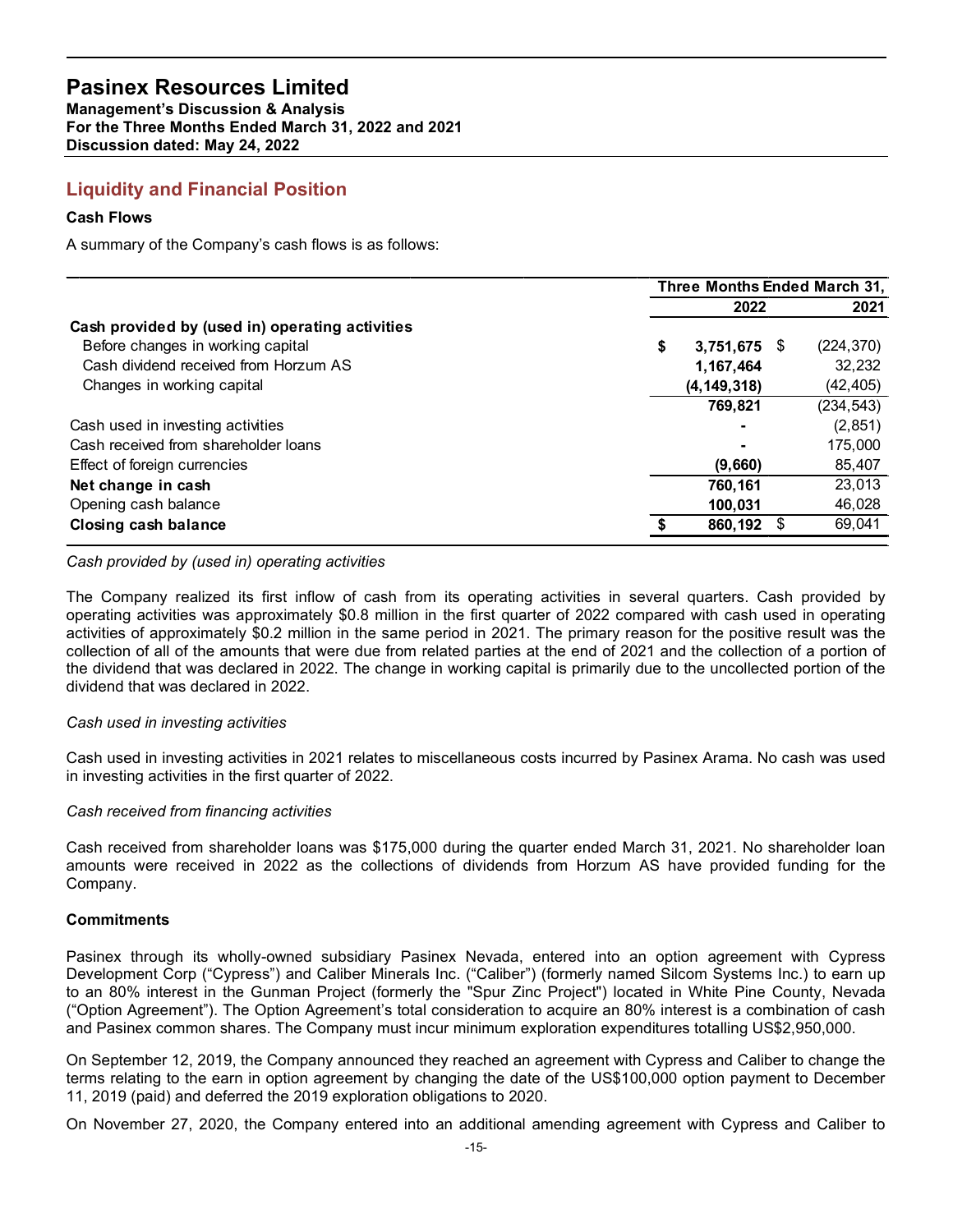extend the deadline for completion of the minimum exploration expenditures to December 31, 2022. Also, the deadline to acquire the additional 29% interest, as outlined below, has been extended to December 31, 2024. As part of the amending agreement the Company changed the name of the project to Gunman Project, agreed to pay US\$15,000 to Cypress and was required to spend a minimum of US\$200,000 by December 31, 2021, as a condition precedent for the effectiveness of the amending agreement.

On December 14, 2021, the Company entered into an additional amending agreement with Cypress and Caliber to extend the deadline to complete the minimum of US \$200,000 of qualified exploration expenditures to on or before June 30, 2022. The Company agreed to pay US\$20,000 for this extension. The Company has satisfied the US\$200,000 spending obligation as of March 31, 2022.

The spending and associated ownership is as follows:

To acquire an initial 51% of the Gunman Project:

- In December 2017, a cash payment was made to Caliber of US\$125,000 (\$158,897) and 2.2 million Pasinex Common Shares (value of \$484,000) were issued to Caliber and Cypress.
- In September 2018, a cash payment of US\$200,000 (\$258,960) and issuance of 2.2 million Pasinex Common Shares (value of \$264,000) were made to Caliber and Cypress.
- In December 2019, a payment of US\$100,000 cash and issuance of 200,000 Pasinex Common Shares (valued at \$6,000) to Cypress.
- In addition, minimum exploration expenditures as defined in the Option Agreement must be spent as follows:
	- $\circ$  US\$250,000 prior to December 5, 2018 (paid);
	- $\circ$  US\$800,000 prior to December 5, 2019 (deferred to December 31, 2022 paid);
	- o US\$800,000 prior to December 5, 2020 (deferred to December 31, 2022 spent US\$52,000 to March 31, 2022).

If the 51% option is exercised, Pasinex will enter into a joint venture agreement with Cypress. Total consideration to acquire the 51% interest includes US\$460,000 in cash payments, (including US\$35,000 in payments relating to the amending agreements), issuance of 4.6 million Pasinex Common Shares and minimum exploration expenditures of US\$1,850,000.

To acquire an additional 29% of the Gunman Project:

- Prior to December 5, 2021 (deferred to December 31, 2024) a payment of US\$250,000 cash and issuance of 200,000 Pasinex Common Shares to Cypress.
- Spend an additional US\$1.1 million in exploration expenditures as defined in the Option Agreement.

The underlying licenses are in good standing until September 2022.

#### Financial Condition

The Company's financial condition has improved during the first quarter of 2022 as a result of the collection of dividends from Horzum AS. Both Pasinex Canada and Pasinex Arama now have sufficient cash on hand to fund their ongoing activities for the next 12 months, but the Company does not have enough cash on hand to repay all of its outstanding obligations.

See Going Concern above for additional discussion related to the financial condition of the Company.

See "Risks and Uncertainties" below and "Cautionary Note Regarding Forward-Looking Statements" above.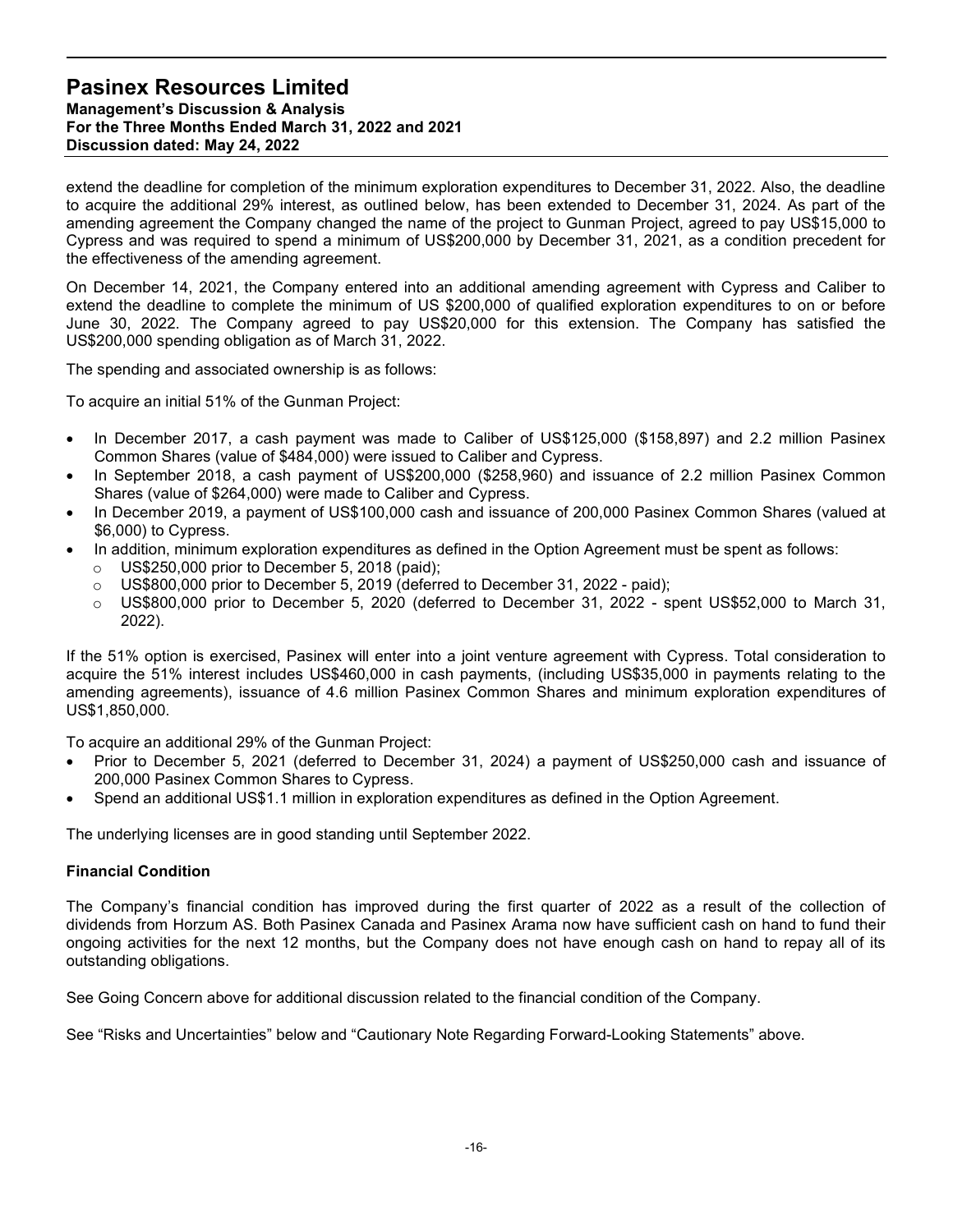Management's Discussion & Analysis For the Three Months Ended March 31, 2022 and 2021 Discussion dated: May 24, 2022

## Off-Balance Sheet Arrangements

As of the date of this Interim MD&A, the Company does not have any off-balance sheet arrangements that have, or are reasonably likely to have, a current or future effect on the results of operations or financial condition of the Company, including, and without limitation, such considerations as liquidity, capital expenditures and capital resources that would be material to investors.

## Commitments and Contingencies

As of the date of this Interim MD&A, the Company has no commitments and contingencies other than those owed in accordance with the Gunman Option Agreement (see Liquidity and Financial Position – Commitments). The Company's mining and exploration activities are subject to various government laws and regulations relating to the protection of the environment. These environmental regulations are constantly changing and generally are becoming more restrictive. The Company does not believe that there are currently any material decommissioning liabilities at its sites, nor subject to known additional environmental liabilities or mitigation measures.

## Share Capital

As of the date of this Interim MD&A, the Company has 144,554,371 issued and outstanding common shares and an aggregate of 10,750,000 stock options outstanding.

## Transactions with Related Parties

#### Related Party Balances and Transactions

Related parties and related party transactions impacting the accompanying consolidated financial statements are summarized below and include transactions with key management personnel, which include those persons having authority and responsibility for planning, directing, and controlling the activities of the Company, as a whole. The Company has determined that key management personnel consist of non-executive members of the Company's Board of Directors and corporate officers. A number of key management personnel, or their related parties, hold positions in other entities that result in them having control or significant influence over the financial or operating policies of these entities. A number of these entities transacted with the Company during the period. The terms and conditions of these transactions with key management personnel and their related parties were no more favorable than those available, or which might reasonably be expected to be available, for similar transactions to non-key management personnel related entities on an arm's length basis.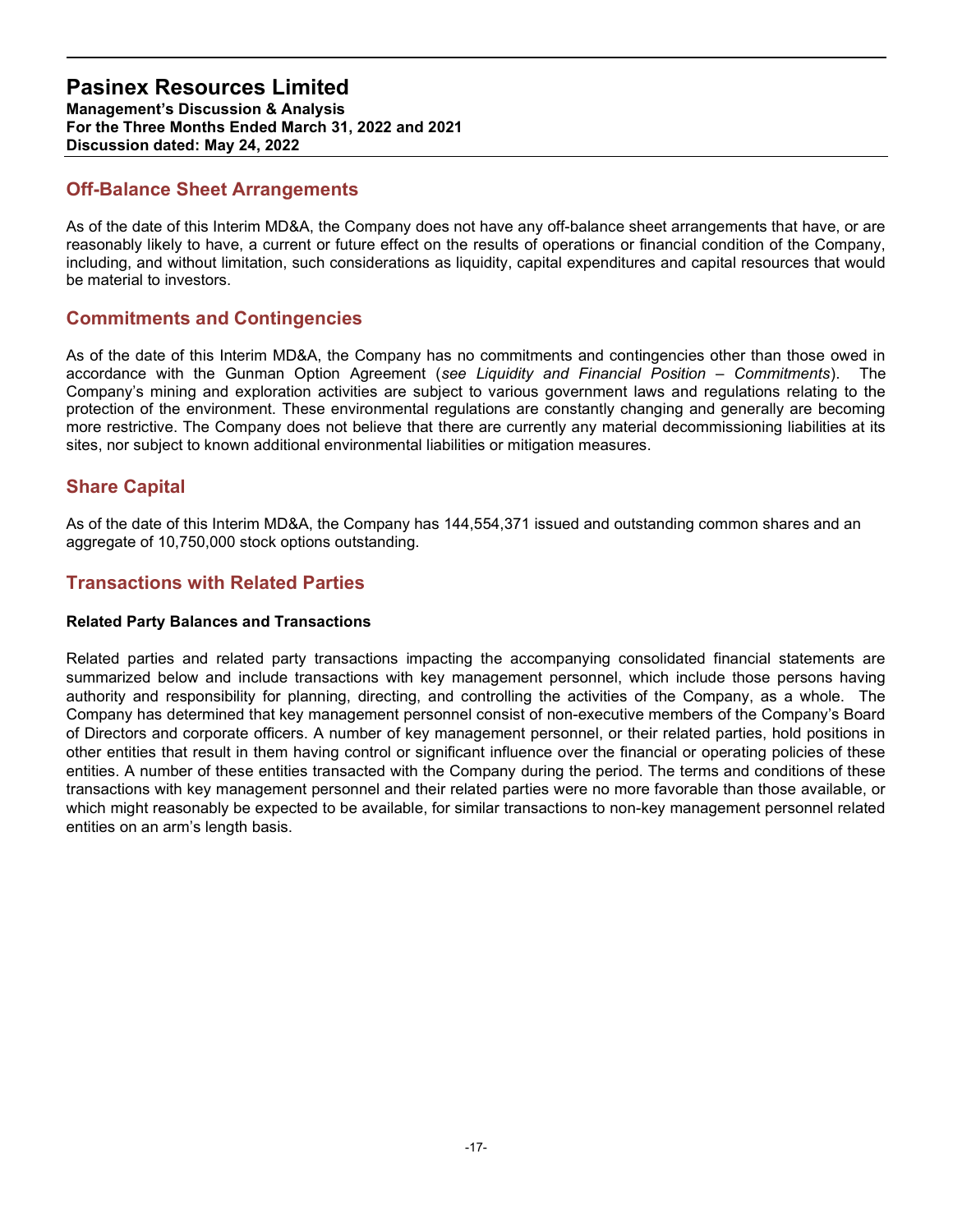| <b>Pasinex Resources Limited</b>                                                                    |                               |              |                     |                              |        |                      |
|-----------------------------------------------------------------------------------------------------|-------------------------------|--------------|---------------------|------------------------------|--------|----------------------|
| <b>Management's Discussion &amp; Analysis</b><br>For the Three Months Ended March 31, 2022 and 2021 |                               |              |                     |                              |        |                      |
| Discussion dated: May 24, 2022                                                                      |                               |              |                     |                              |        |                      |
| A summary of the related party transactions are as follows:                                         |                               |              |                     |                              |        |                      |
|                                                                                                     |                               |              |                     | Three Months Ended March 31, |        |                      |
|                                                                                                     |                               |              |                     | 2022                         |        | 2021                 |
|                                                                                                     |                               |              |                     |                              |        |                      |
| Management fees and salaries                                                                        |                               |              | \$                  | 54,000 \$                    |        | 34,200               |
| Consulting fees<br>Director fees                                                                    |                               |              |                     | 45,104<br>24,000             |        | 35,511<br>6,000      |
| Share-based payments                                                                                |                               |              |                     | 57,000                       |        |                      |
| Interest expense on shareholder loans                                                               |                               |              |                     | 37,037                       |        | 31,438               |
|                                                                                                     |                               |              | \$                  | $217,141$ \$                 |        | 107,149              |
|                                                                                                     |                               |              |                     |                              |        |                      |
| Amounts payable to related parties were as follows:                                                 |                               |              |                     |                              |        |                      |
|                                                                                                     | <b>Due to Related Parties</b> |              |                     | <b>Shareholder Loans</b>     |        |                      |
|                                                                                                     |                               |              |                     | As at                        |        | As at                |
|                                                                                                     | As at<br>March 31,<br>2022    | December 31, | As at<br>2021       | March 31,<br>2022            |        | December 31,<br>2021 |
|                                                                                                     | \$                            |              |                     |                              | $-$ \$ |                      |
| Larry Seeley <sup>(1)</sup><br>Joachim Rainer <sup>(1)</sup>                                        | 135,354 \$<br>6,000           |              | 129,354 \$<br>2,000 |                              |        |                      |

|                                                     |                  |                               | Three Months Ended March 31, |              |
|-----------------------------------------------------|------------------|-------------------------------|------------------------------|--------------|
|                                                     |                  |                               | 2022                         | 2021         |
|                                                     |                  |                               |                              |              |
| Management fees and salaries                        |                  |                               | \$<br>54,000 \$              | 34,200       |
| Consulting fees                                     |                  |                               | 45,104                       | 35,511       |
| Director fees                                       |                  |                               | 24,000                       | 6,000        |
| Share-based payments                                |                  |                               | 57,000                       |              |
| Interest expense on shareholder loans               |                  |                               | 37,037                       | 31,438       |
|                                                     |                  |                               | \$<br>$217,141$ \$           | 107,149      |
| Amounts payable to related parties were as follows: |                  |                               |                              |              |
|                                                     |                  | <b>Due to Related Parties</b> | <b>Shareholder Loans</b>     |              |
|                                                     | As at            | As at                         | As at                        | As at        |
|                                                     | March 31,        | December 31,                  | March 31,                    | December 31, |
|                                                     | 2022             | 2021                          | 2022                         | 2021         |
|                                                     |                  |                               |                              |              |
| Larry Seeley <sup>(1)</sup>                         | \$<br>135,354 \$ | 129,354 \$                    | - \$                         |              |
| Joachim Rainer <sup>(1)</sup>                       | 6,000            | 2,000                         |                              |              |
| Jonathan Challis <sup>(1)</sup>                     | 14,000           | 17,772                        |                              |              |
| Victor Wells <sup>(1)</sup>                         | 75,000           | 86,000                        |                              |              |
| 1514341 Ontario Inc. (2)                            | 17,961           | 17,961                        | 2,065,827                    | 2,038,186    |
| Soner Koldas <sup>(3)</sup>                         | 64,750           | 97,303                        |                              |              |
|                                                     |                  |                               | 649,040                      | 640,882      |
| Seeley Holdings Ltd. (4)                            |                  |                               | 96,276                       | 95,038       |
| Rainer Beteiligungsgesellschaft (5)                 | $\mathbf{0}$     |                               |                              |              |
| 2192640 Ontario Inc. (6)                            | 48,382           | 32,284                        |                              |              |

 $(3)$  Soner Koldas is the General Manager of Pasinex AS and Managing Director of Horzum AS.

(4) Seeley Holdings Ltd. is a company controlled by a family member of Larry Seeley, a director of the Company.

(5) Rainer Beteiligungsgesellschaft is owned by Joachim Rainer a director of the Company.

(6) 2192640 Ontario Inc. is a company controlled by Andrew Gottwald, the CFO of the Company.

These transactions are in the normal course of operations and have been valued in these consolidated financial statements at the amount of consideration established and agreed to by the related parties. Amounts due to related parties are unsecured, non-interest bearing and due on demand.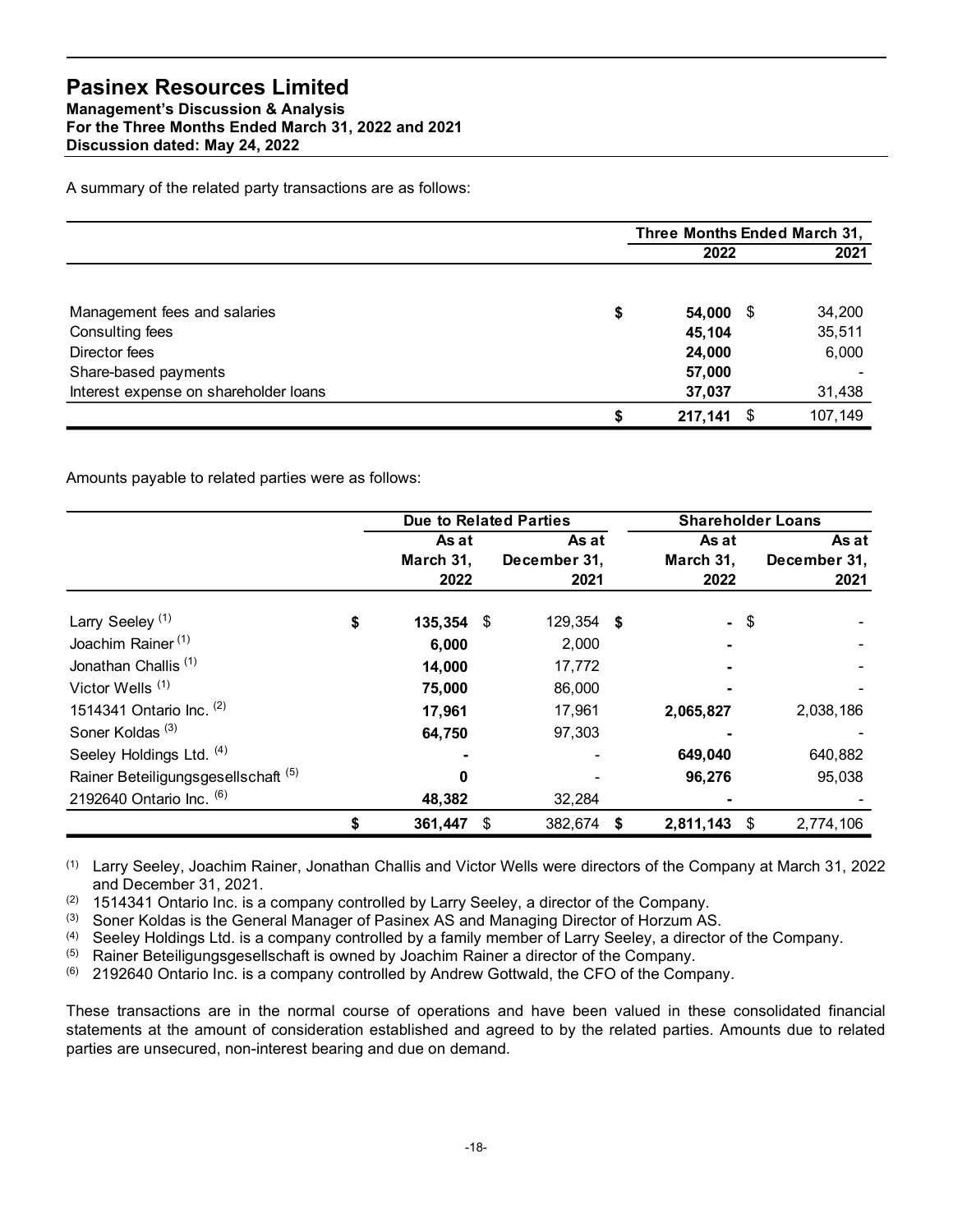|                     | <b>Number of Common Shares</b> | <b>Percentage of</b><br><b>Outstanding Common Shares</b> |
|---------------------|--------------------------------|----------------------------------------------------------|
| <b>Larry Seeley</b> | 30,000,591                     | 20.75%                                                   |

## Selected Consolidated Quarterly Financial Data

| <b>Pasinex Resources Limited</b><br><b>Management's Discussion &amp; Analysis</b><br>For the Three Months Ended March 31, 2022 and 2021<br>Discussion dated: May 24, 2022                                                                                                                      |                                     |                                                |                                 |                                              |                                                   |                 |                                |                  |
|------------------------------------------------------------------------------------------------------------------------------------------------------------------------------------------------------------------------------------------------------------------------------------------------|-------------------------------------|------------------------------------------------|---------------------------------|----------------------------------------------|---------------------------------------------------|-----------------|--------------------------------|------------------|
| To the knowledge of the directors and officers of the Company, as at March 31, 2022, no person or corporation<br>beneficially owns or exercises control or direction over common shares of the Company carrying more than 10% of the<br>common shares of the Company other than set out below: |                                     |                                                |                                 |                                              |                                                   |                 |                                |                  |
|                                                                                                                                                                                                                                                                                                | <b>Number of Common Shares</b>      |                                                |                                 |                                              | Percentage of<br><b>Outstanding Common Shares</b> |                 |                                |                  |
| <b>Larry Seeley</b>                                                                                                                                                                                                                                                                            | 30,000,591                          |                                                |                                 |                                              | 20.75%                                            |                 |                                |                  |
| <b>Selected Consolidated Quarterly Financial Data</b><br>The following table provides a summary of unaudited financial data for the last eight quarters:                                                                                                                                       |                                     |                                                |                                 |                                              |                                                   |                 |                                |                  |
|                                                                                                                                                                                                                                                                                                | <b>March 2022</b>                   | Dec 2021                                       | <b>Sept 2021</b>                | <b>Three Months Ended</b><br><b>Jun 2021</b> | Mar 2021                                          | Dec 2020        | <b>Sept 2020</b>               | <b>June 2020</b> |
| Financial:<br>Equity gain (loss) from Horzum AS<br>Consolidated net income (loss)<br>Basic and diluted net income (loss) per share                                                                                                                                                             | - \$<br>$3.634.344$ \$<br>$0.03$ \$ | 167,830 \$<br>879,402 \$<br>$0.01 \text{ }$ \$ | - \$<br>$(203, 818)$ \$<br>- \$ | -S<br>$(595, 616)$ \$<br>$(0.01)$ \$         | $32,232$ \$<br>(209, 646)<br>- \$                 | $(595, 616)$ \$ | $(408, 615)$ \$<br>$(0.01)$ \$ | (295, 958)       |

The investment in the joint venture is accounted for using the equity method. In 2018, the net loss of the joint venture was so large after the impairment of the Akmetal receivable was recorded that the equity loss was capped so the investment would not be below zero. In all quarters, the equity gains represent dividends received from Horzum AS. Equity gains reduce the remaining equity loss that was recorded in 2018 and net losses increase the unrecorded equity loss.

Quarterly consolidated net income or loss has varied primarily due to the variability of the equity gain or loss recorded from the joint venture. The consolidated net income in the first quarter of 2022 was primarily due to the recognition of dividend income from the dividend that was declared in the same period. The consolidated net income recorded in the fourth quarter of 2021 was primarily due to the recovery of the dividend and other receivables that were recorded. A general reduction in general and administrative costs along with a reduction in exploration costs has reduced the consolidated net loss during the quarters in 2021 compared with 2020. The third quarter of 2020 included a one-time lump sum payment to the former CEO of the Company.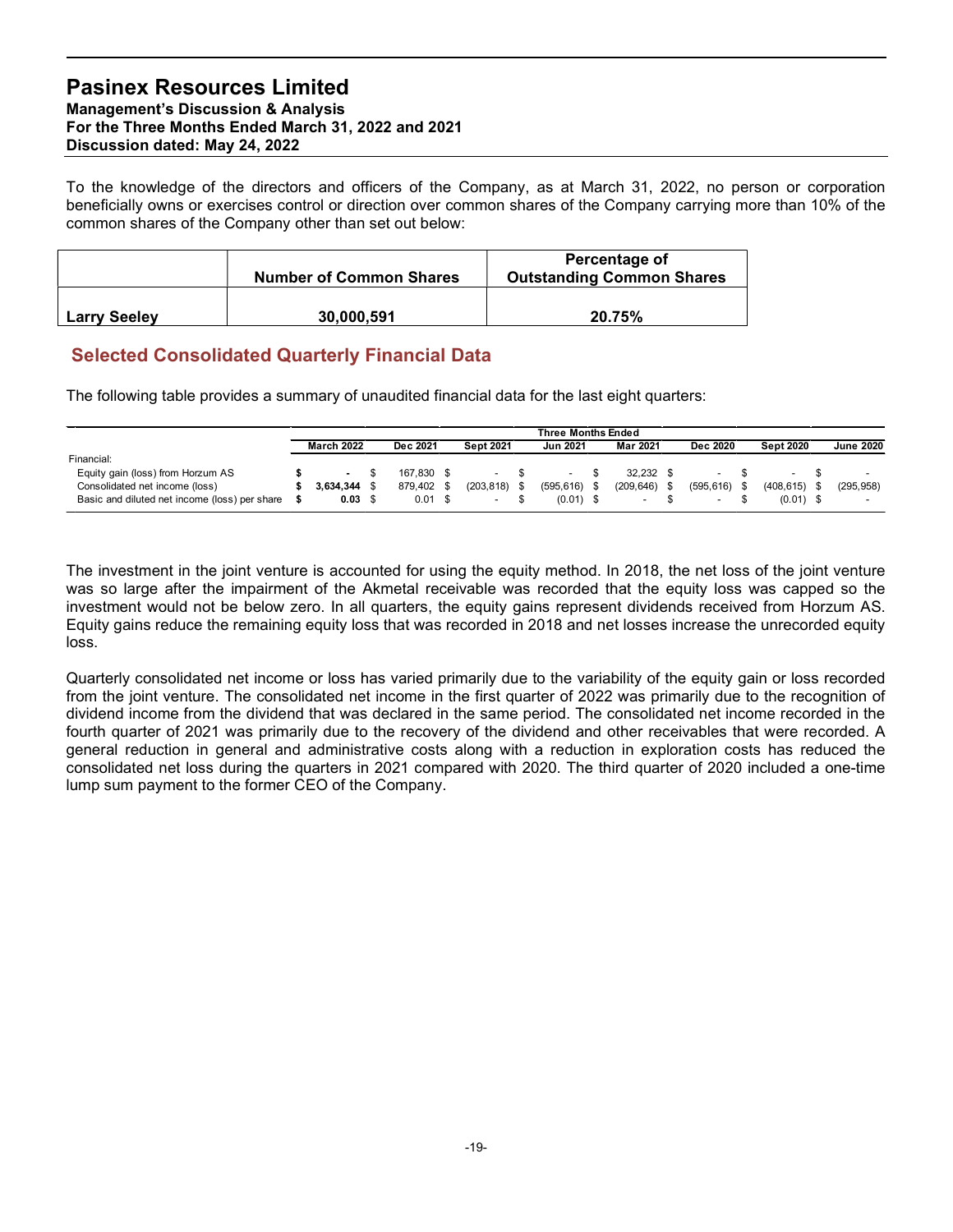## Non-GAAP measures

#### Cost per tonne mined

| <b>Management's Discussion &amp; Analysis</b><br>For the Three Months Ended March 31, 2022 and 2021                                                                                                                                                                                                                                                                                                                                                                                                                                                                                                                                                                                             |                              |              |
|-------------------------------------------------------------------------------------------------------------------------------------------------------------------------------------------------------------------------------------------------------------------------------------------------------------------------------------------------------------------------------------------------------------------------------------------------------------------------------------------------------------------------------------------------------------------------------------------------------------------------------------------------------------------------------------------------|------------------------------|--------------|
| Discussion dated: May 24, 2022                                                                                                                                                                                                                                                                                                                                                                                                                                                                                                                                                                                                                                                                  |                              |              |
| <b>Non-GAAP measures</b>                                                                                                                                                                                                                                                                                                                                                                                                                                                                                                                                                                                                                                                                        |                              |              |
| The Company has included certain non-GAAP performance measures throughout this document. These performance<br>measures are employed by management to assess the Company's operating and financial performance and to assist<br>in business decision-making. The Company believes that, in addition to conventional measures prepared in<br>accordance with GAAP, certain investors and other stakeholders use this information to evaluate the Company's<br>operating and financial performance; however, these non-GAAP performance measures do not have any standardized<br>meaning. Accordingly, these performance measures are intended to provide additional information and should not be |                              |              |
| considered in isolation or as a substitute for measures of performance prepared in accordance with GAAP.                                                                                                                                                                                                                                                                                                                                                                                                                                                                                                                                                                                        |                              |              |
| Cost per tonne mined                                                                                                                                                                                                                                                                                                                                                                                                                                                                                                                                                                                                                                                                            |                              |              |
| The following table provides a reconciliation of cost per tonne mined to cost of sales (the nearest GAAP measure) per<br>the Horzum AS Statements of Operations.                                                                                                                                                                                                                                                                                                                                                                                                                                                                                                                                | Three Months Ended March 31, |              |
|                                                                                                                                                                                                                                                                                                                                                                                                                                                                                                                                                                                                                                                                                                 | 2022                         | 2021         |
| Reconciliation of cost per tonne mined<br>Cost of sales per Horzum income statement<br>Cost of sales adjustments related to a prior period                                                                                                                                                                                                                                                                                                                                                                                                                                                                                                                                                      | 1,293,224 \$                 | 1,039,748    |
| Cost of sales related to other items                                                                                                                                                                                                                                                                                                                                                                                                                                                                                                                                                                                                                                                            |                              |              |
| Inventory change                                                                                                                                                                                                                                                                                                                                                                                                                                                                                                                                                                                                                                                                                | 154,436                      | 67,329       |
|                                                                                                                                                                                                                                                                                                                                                                                                                                                                                                                                                                                                                                                                                                 | 1,447,660<br>- \$            | 1,107,077    |
| Tonnes mined                                                                                                                                                                                                                                                                                                                                                                                                                                                                                                                                                                                                                                                                                    | 4,540<br>$319$ \$            | 2,580<br>429 |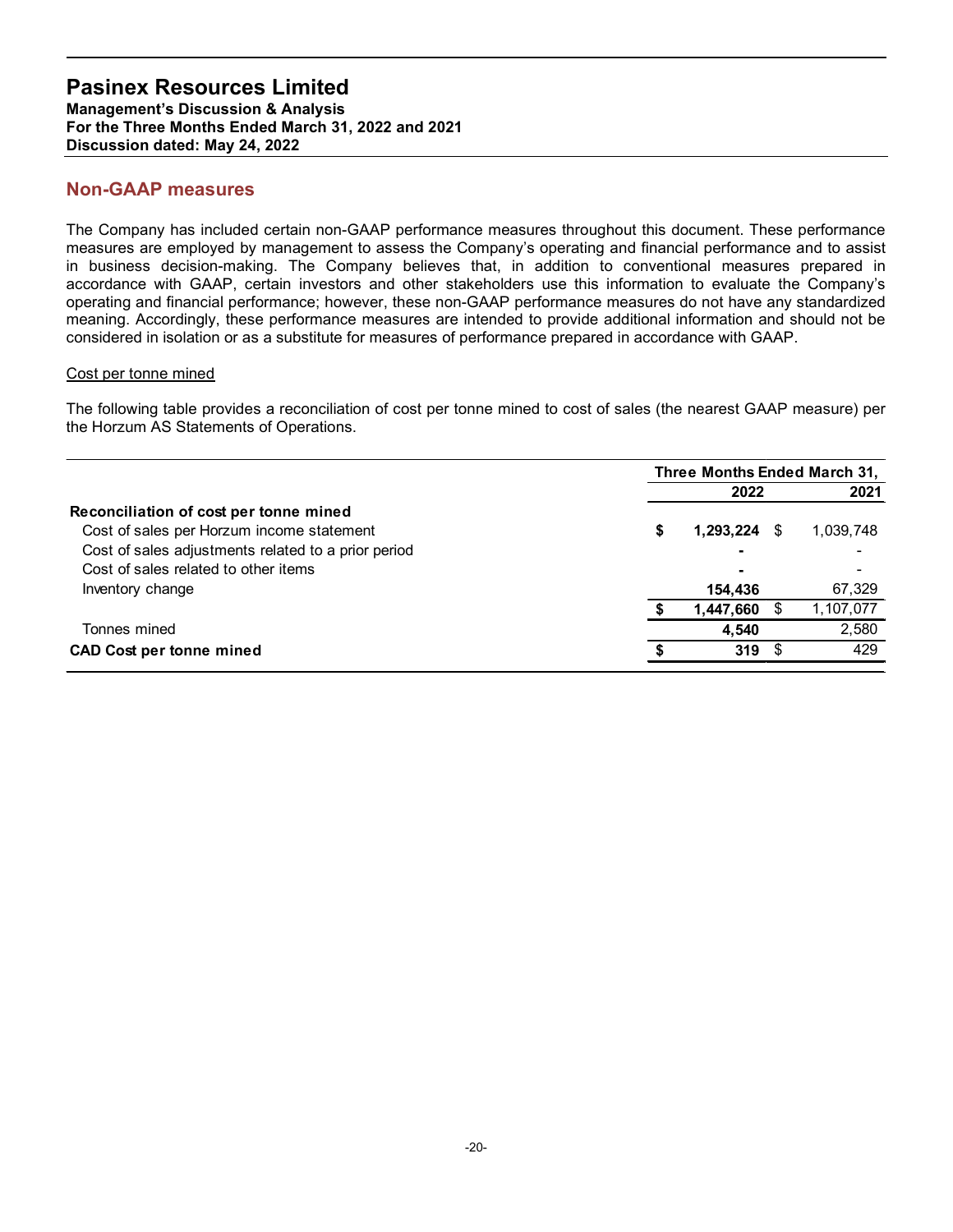#### US\$ cash cost per pound of zinc product produced

| <b>Pasinex Resources Limited</b><br><b>Management's Discussion &amp; Analysis</b><br>For the Three Months Ended March 31, 2022 and 2021<br>Discussion dated: May 24, 2022          |     |             |                              |                        |
|------------------------------------------------------------------------------------------------------------------------------------------------------------------------------------|-----|-------------|------------------------------|------------------------|
| US\$ cash cost per pound of zinc product produced                                                                                                                                  |     |             |                              |                        |
| The following table provides a reconciliation of US\$ cash cost per pound of zinc mined to cost of sales (the nearest<br>GAAP measure) per the Horzum AS Statements of Operations. |     |             |                              |                        |
|                                                                                                                                                                                    |     |             | Three Months Ended March 31, |                        |
|                                                                                                                                                                                    |     |             | 2022                         | 2021                   |
| Reconciliation of US\$ cash cost per pound of zinc product mined<br>Cost of sales per Horzum income statement                                                                      |     |             |                              |                        |
| adjusted for cost of sales adjustments and inventory<br>change<br>Less - sales of lead product                                                                                     |     |             | 1,447,660 \$                 | 1,107,077              |
|                                                                                                                                                                                    |     |             | 1,447,660                    | 1,107,077              |
| Translate to US\$                                                                                                                                                                  | A   |             | $1,143,220$ \$               | 874,054                |
| Zinc product tonnes mined (wet)<br>Zinc product grade mined<br>Moisture loss                                                                                                       |     |             | 4,540<br>45.9%<br>$2.7\%$    | 2,580<br>31.4%<br>7.5% |
| Pounds of zinc product mined                                                                                                                                                       | B   |             | 4,474,239                    | 1,651,836              |
| US\$ cash cost per pound of zinc product mined                                                                                                                                     | A/B |             | $0.26$ \$                    | 0.53                   |
| Treatment and refining costs are not included in the US\$ cash cost per pound.                                                                                                     |     |             |                              |                        |
| Gross margin                                                                                                                                                                       |     |             |                              |                        |
| The following table provides a reconciliation of gross margin to net income (the nearest GAAP measure) per the<br>Horzum AS Statements of Operations.                              |     |             |                              |                        |
|                                                                                                                                                                                    |     |             | Three Months Ended March 31, |                        |
|                                                                                                                                                                                    |     |             | 2022                         | 2021                   |
| Reconciliation of gross margin<br>Operating income per Horzum AS income statement<br>Add back final price adjustments for Revenue and                                              |     | S           | $3,300,115$ \$               | 237,580                |
| Cost of Goods Sold related to other periods                                                                                                                                        |     |             |                              | (5,656)                |
| Gross margin                                                                                                                                                                       |     | $$^{\circ}$ | $3,300,115$ \$               | 231,924                |

#### Gross margin

|                                                       | Three Months Ended March 31. |           |
|-------------------------------------------------------|------------------------------|-----------|
|                                                       | 2022                         | 2021      |
| Reconciliation of gross margin                        |                              |           |
| Operating income per Horzum AS income statement       | $3,300,115$ \$               | 237,580   |
| Add back final price adjustments for Revenue and      |                              |           |
| Cost of Goods Sold related to other periods           |                              | (5,656)   |
| Gross margin                                          | $3,300,115$ \$               | 231,924   |
| Revenue (excluding price adjustments related to other |                              |           |
| periods and other sales)                              | 4,605,934 \$                 | 1,321,640 |
| Gross margin (gross margin / revenue)                 | 72%                          | 18%       |

## Qualified Person

Jonathan Challis, a Fellow of the Institute of Materials, Minerals and Mining and a Chartered Engineer, is the qualified person ("QP") as defined by NI 43-101 and has approved the scientific and technical disclosure herein. Mr. Challis is a director of the Company and Chair of Horzum AS.